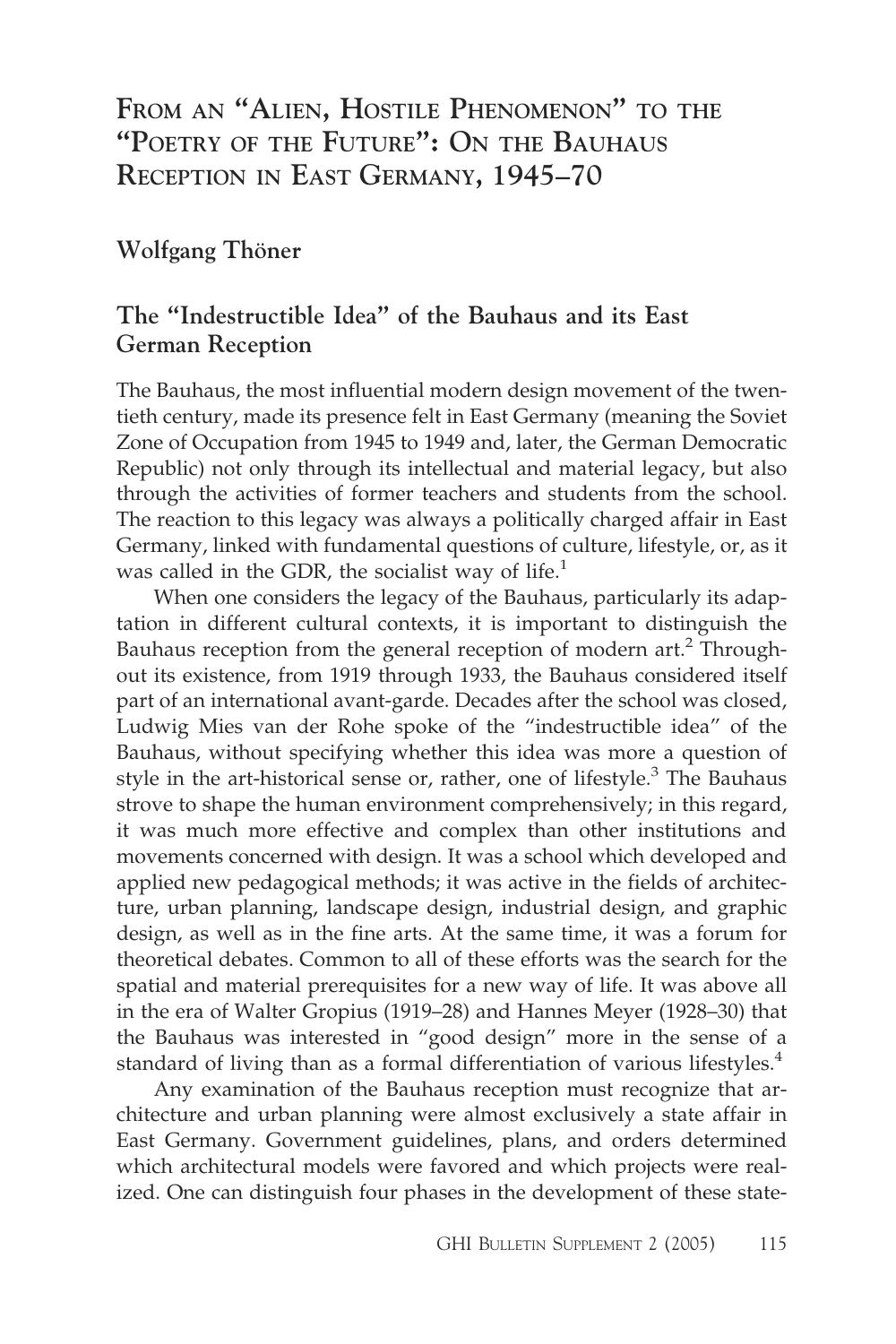determined models, each of which had a different attitude towards modernism and thus towards the Bauhaus. The early phase (1945–50) was shaped by the concept of the "urban landscape," associated with the landscape architect Reinhold Lingner and the architect Hans Scharoun. The years 1951–55 were dominated by the Deutsche Bauakademie and its director, Kurt Liebknecht (who in his youth was active as a modernist architect). Their concept of "national traditions" stigmatized the Bauhaus just as it rejected all modernist tendencies. The years 1955–70 were heavily influenced by Gerhard Kosel. A former student of Bruno Taut, Kosel was oriented towards scientific and industrial planning methods. This phase extended until a 1970 conference signaled its end. The last phase in the history of construction in the GDR after 1970, under Gerhard Gißke, was marked by a one-sided orientation towards the organization of the building process and led to a loss of a sense of architecture's intrinsic aesthetic value. Despite an opening-up of debate, it led to a real decline in building culture.<sup>5</sup>

The unique reception of the Bauhaus in the GDR—at first continued, then demonized, then later appreciated in some quarters—differs greatly from the way it was considered by philosophers, architects, designers, and politicians in the FRG. In West Germany as in East Germany, former Bauhaus teachers and students worked as architects or designers, and schools of architecture and design either saw themselves as following in the tradition of the Bauhaus or rejected it. At various historical junctures, the reception of the Bauhaus was an important part of the discourse of national and international tradition and identity, of style and aesthetic ideology, and of lifestyle, political, and socio-economic conditions. In this essay, I will focus on those moments in East German history when an assessment of the Bauhaus was bound up with a wider discussion of goals, of the development of a new "socialist" and "German" society and its corresponding architecture. Of special interest is the question of how architecture itself can be invested with ideological meaning, either as a national style or in the sense of a functionalism derived from an understanding of the Bauhaus.

In the first two decades of the GDR's existence, the tone was set by architects and politicians whose formative years were the 1920s; their lives and works will thus be a main focus of the first half of this essay. In the theoretical discussions of architecture and lifestyle which were dominant at the time, the Bauhaus was often portrayed as the enemy. The more nuanced theoretical and historical understanding of the Bauhaus and the positive official reaction to it which emerged later, in the 1960s, appeared more or less without grand ideological gestures. The socialist variants of "construction industry Functionalism"<sup>6</sup> which were actually built were increasingly at odds with the GDR's theoretical plans, which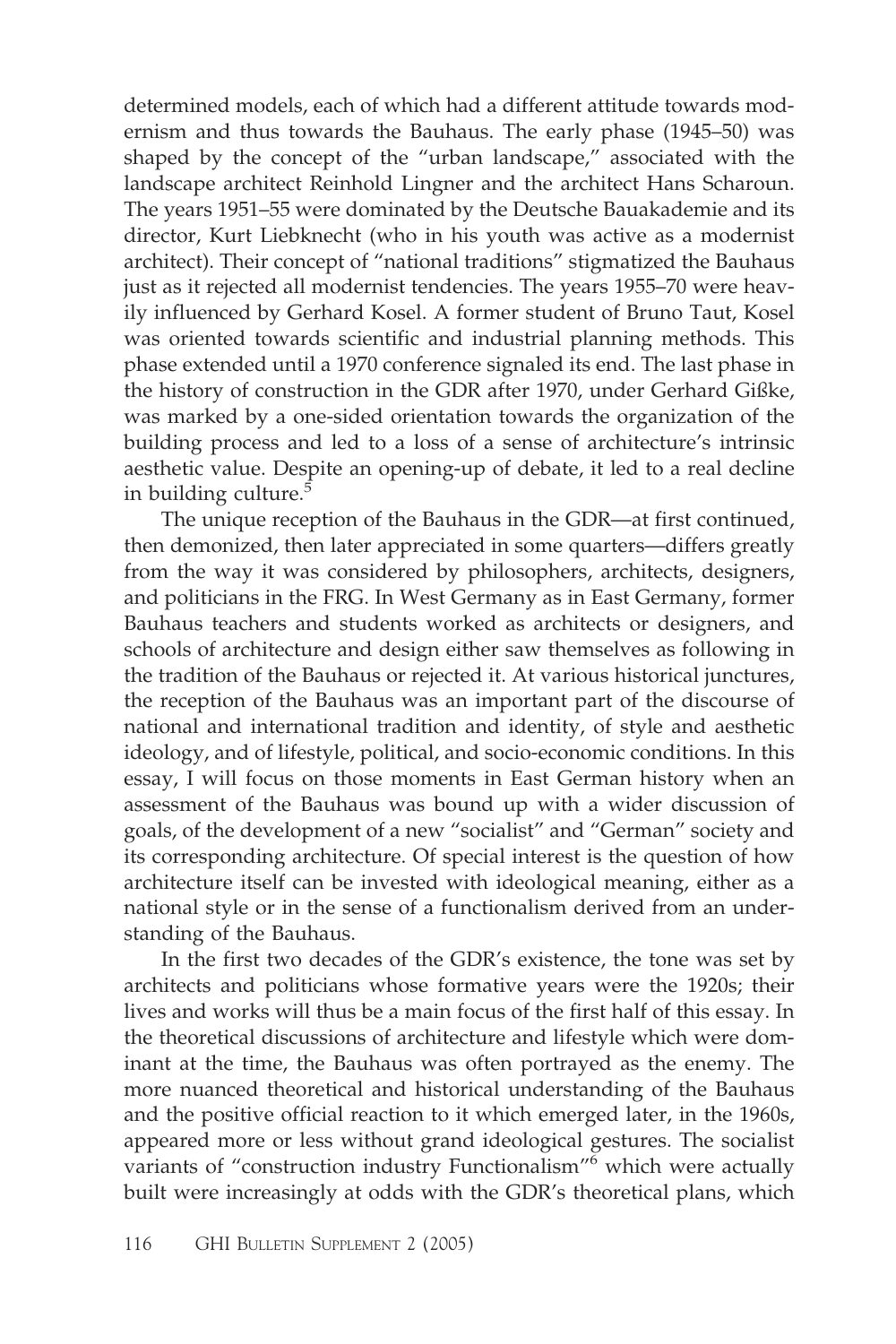had sought to revive Functionalism as a building form as well as a lifestyle. I will illustrate this in the second part of my essay with the example of Lothar Kühne, who approached the question in a quite differentiated way and connected it to fundamental questions of lifestyle.

### **The Bauhaus-Reception in the Soviet Zone of Occupation and in the Early Years of the GDR (1945–50)**

When actual construction and the teaching of design slowly began again, a wide spectrum of design principles were possible, even in the Soviet Zone of Occupation in the first years after the end of the war, in the midst of rubble and unspeakable misery. As in the Western Zones of Occupation, the Bauhaus was often viewed as something unsullied by fascist ideology, as a victim of the National Socialist dictatorship, as something positive to which a new society could and should attach itself. The same is true of many individuals and works associated with the Bauhaus, but not all. The Nazi stigmatization of avant-garde culture, especially art and architecture, as "degenerate" contributed greatly to this image. Art and architecture in Nazi Germany was and still is often presented as free of avant-garde influence. But despite all of the *Blut-und-Boden* ideology, the reality of construction in modern, industrialized Nazi Germany was much more complex than a first glance at the buildings of an Albert Speer might indicate. There was a "Bauhaus modernism within National Socialism,"7 in which former members of the Bauhaus played an important role, even after 1945, in West and East Germany, with "biographical interconnections"8 across the numerous historical and political divides.

In East Germany, many architecture and design schools which consciously looked to the Bauhaus as a model were founded or reopened. Former members of the Bauhaus were active almost everywhere. In Weimar, the rededication of the Hochschule für Baukunst und bildende Künste (today the Bauhaus University) was connected with names such as Hermann Henselmann (who himself had not been part of the Bauhaus, but was a modernist architect and who emphasized its importance), Peter Keler, and Gustav Hassenpflug.<sup>9</sup> In Dessau, Hubert Hoffmann took steps to reopen the Bauhaus through a planning group that he started. Mart Stam, Marianne Brandt, and Selman Selmanagic began efforts in Dresden and Berlin-Weißensee, and Walter Funkat was active at Halle's Burg Giebichenstein (later the Hochschule für industrielle Formgestaltung). $^{10}$ Often these developments met a premature end, even before the founding of the GDR in 1949. They clashed with the Stalinist conception of Socialist Realism and soon a general anti-modernist politics was introduced (for literature and the visual arts, already in 1947). Supported and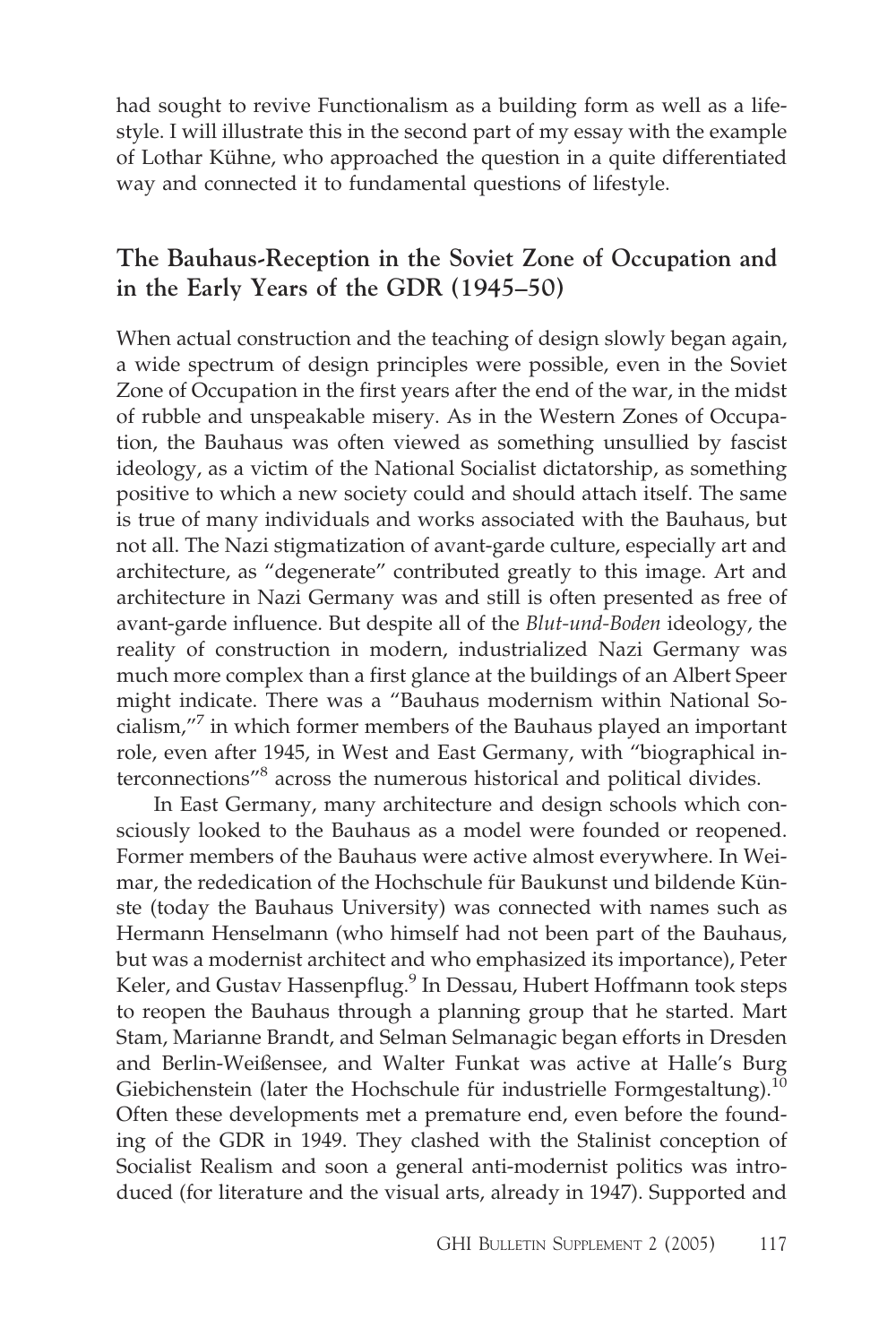to some extent initiated by Soviet cultural officials, "Socialist Realism" succeeded politically as the only model in culture and design.

I would like to examine three cases in greater detail. In Dessau, Hubert Hoffmann was entrusted with city planning after 1945. He knew Dessau's unique situation very well because, together with other Bauhaus students, from 1929 through 1931 he put together an analysis of the city which was presented by Walter Gropius at the celebrated CIAM (Congrès International d'Architecture Moderne) conference.<sup>11</sup> Hubert Hoffmann was active during the Third Reich as a "regional planer" (*Landesplaner*) and in the early 1940s was a proponent of the modernist concept of a "segmented and loosened city."<sup>12</sup> Now he made plans for the reconstruction of Dessau, which was over 80 percent destroyed. At the same time, he made efforts to reopen the Bauhaus. He developed the idea for a curriculum which sought to combine elements of the Bauhaus theories of Walter Gropius and Hannes Meyer, and tried to recruit teachers for this new Bauhaus, including Gropius, now a professor at Harvard University. Hubert Hoffmann and his allies organized exhibits and competitions for city development ideas. The clear relation to the Bauhaus is also evident from the daily newspapers and academic and industry journals of the era. But there was not only positive support. Conservative architects and city planners opposed modernist plans. Changing political conditions signaled an early end to these efforts. Hoffmann's undertaking at first found support from the liberal mayor Hesse, the man who in the same job had brought the Bauhaus to Dessau in 1925 and for that reason was chased from office by the Nazis after 1932. As a politically untainted person, Hesse was installed by the Soviet occupiers as the first postwar mayor. As a result of the 1947 elections, the SED installed itself in power, and their candidate stopped the Bauhaus plans. Hoffmann left Dessau when, on top of that, he was reproached for his past as a *Landesplaner* in the Third Reich. For decades thereafter, Dessau was no longer a center of the Bauhaus reception.

In Dresden, Franz Ehrlich was in a position similar to Hoffmann's in Dessau. In 1945, Ehrlich commenced with urban development plans which aimed to reconstruct Dresden, not in its old compactness, but rather in the spirit of an urban landscape. Outlying areas of the city would introduce a new form of residential development with organically interconnected cells, which together would form Greater Dresden. An autonomous garden city was not the goal, even if there are echoes of this contained in the proposal. Instead, Ehrlich's plans related more to ideas such as those that the second Bauhaus director, Hannes Meyer, articulated at the 1933 CIAM Congress, and Ehrlich connected these ideas to Hubert Hoffmann's above-mentioned concept of the "segmented and opened-up city."13 Here, following the ideas of Hannes Meyer, modernity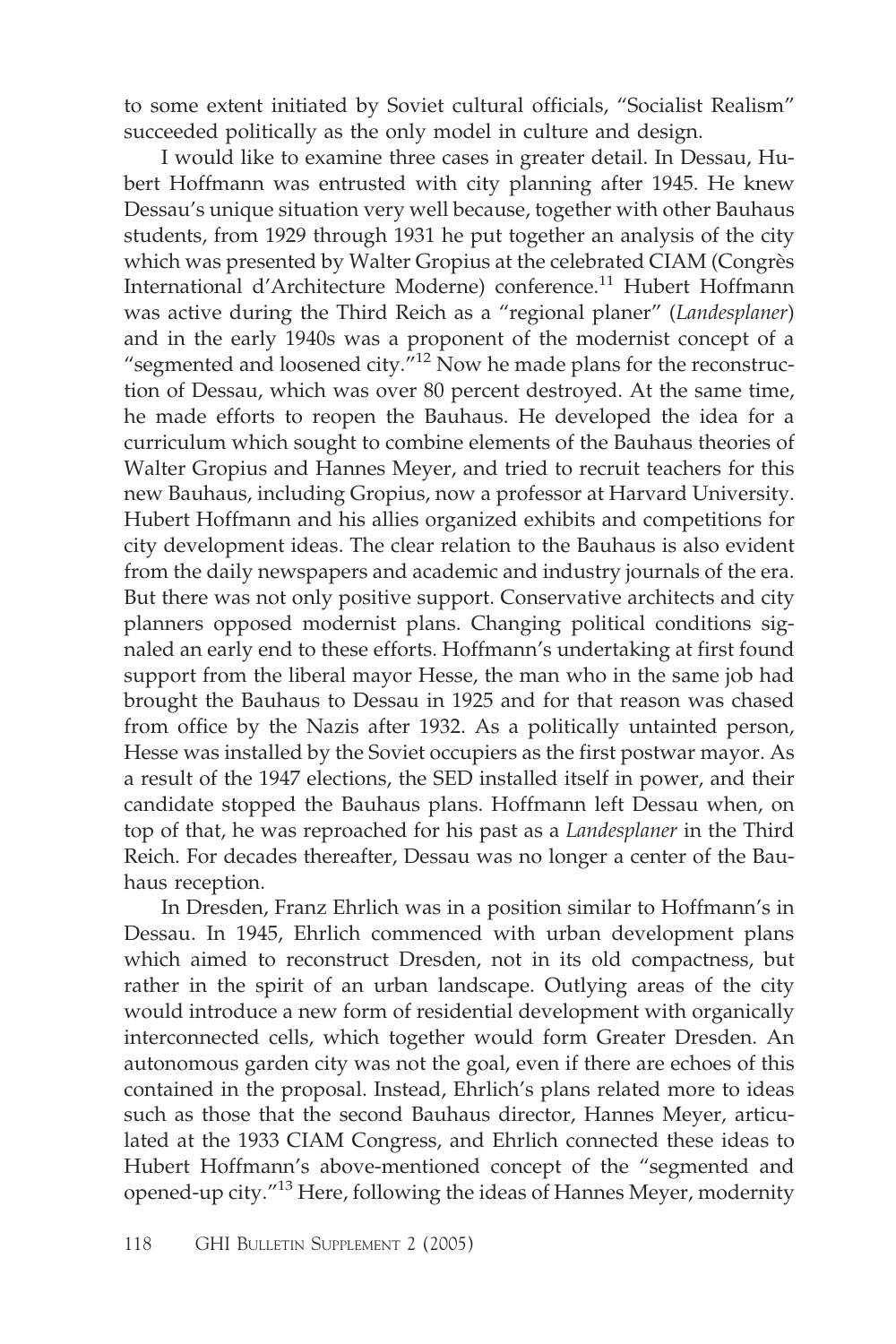

**Figure 1. Franz Ehrlich, Plan for a new cultural center in the historic center of Dresden in the area between Pirna and Meißen, 1945–46. Note the baroque buildings on the right (the Hofkirche and the Zwinger). Stiftung Bauhaus Dessau.**

is not understood in a formal or stylistic sense but rather as a process of urban development to optimize social, technical, and economic relations. Even Dresden's city center would be integrated into this larger space (Figure 1). For that reason, Ehrlich envisioned a wide-reaching removal of the old city structure; only a few prominent older buildings such as the Hofkirche and the Zwinger were to be restored. Remnants of a city structure which had emerged over centuries thus came together as a contrast to the asymmetrically meandering modern buildings in a rapidly changing urban space. An abstract pre-stressed concrete monument in the form of a parable (a memorial for Karl Marx) marked the center of the urban landscape. It spanned an open space designed for demonstrations and parades and thus already fulfilled some of the "sixteen fundamentals of urban construction," established in 1950. With the planned expansion of the Zwinger, Ehrlich combined modern concepts with plans dating back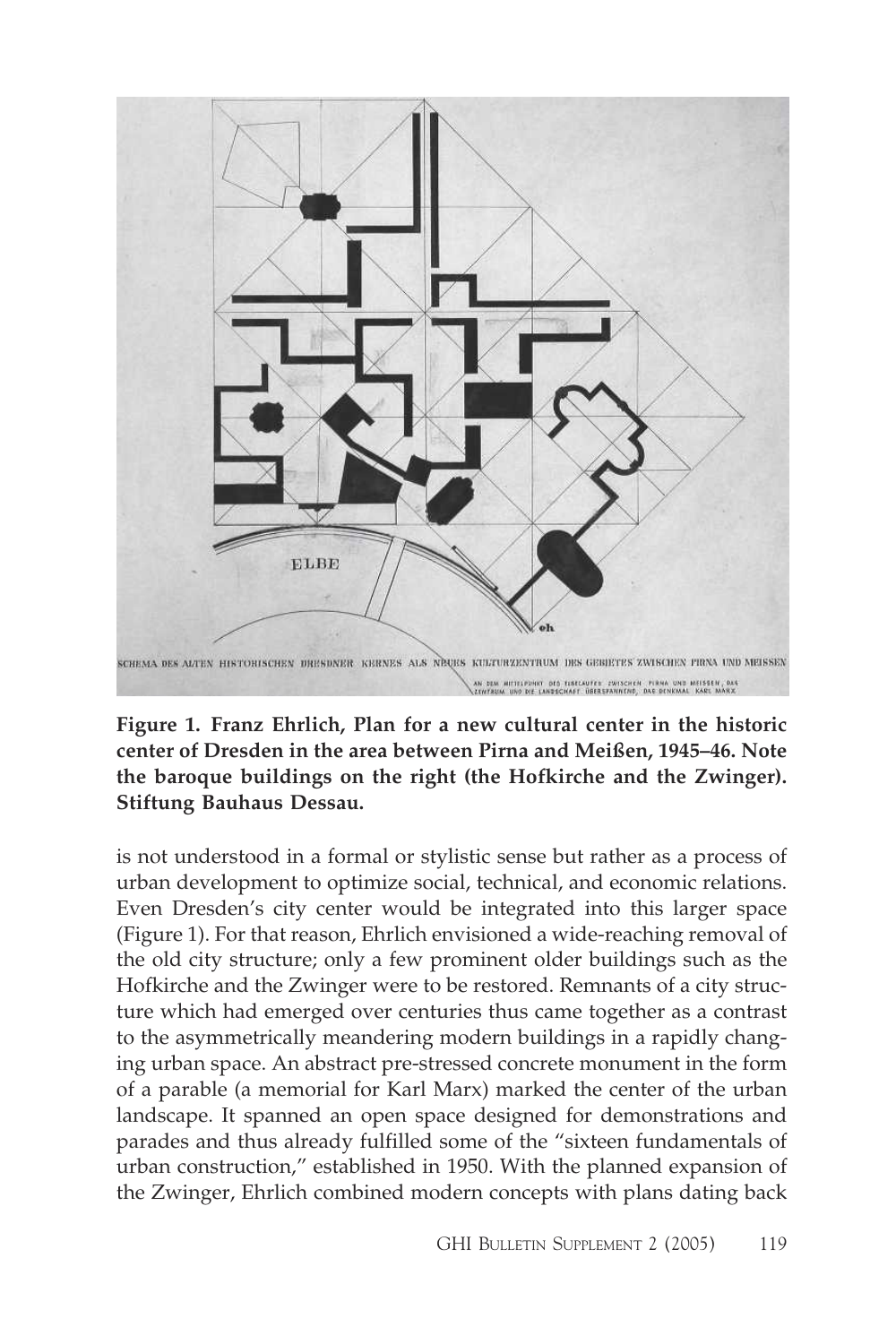to the 1700s.<sup>14</sup> Under the direction of Hans Scharoun, the "Planning Collective" in Berlin worked on a similar concept of a city comprised of residential cells. Even Berlin was seen as a city to be organically integrated into a regional landscape formed ages ago by a melting glacier. One member of the Planning Collective was the former Bauhaus member Selman Selmanagic, who a few years later, as rector of the Kunsthochschule Berlin-Weißensee, tried to realize the Bauhaus ideal of the integration of all fields of art, design, and construction.<sup>15</sup>

#### **The Bauhaus as an "Alien, Hostile Phenomenon" (1951–55)**

Modernist concepts in architecture and art conflicted increasingly with the principle of "Socialist Realism" advanced by the one-party rule of the SED. "Socialist Realism" was a theory of art as "reflection," first developed in relation to literature and then transferred to other arts, including architecture. Architecture was considered an especially effective ideological art form, a privileged tool to educate "the new man." For architects and city planners, the "sixteen fundamentals of urban construction," published in 1950 after leading East German architects visited the Soviet Union, became the guidelines for all of their work.<sup>16</sup> The rejection of the Bauhaus (whose concepts were seen as incommensurable with such guidelines, despite plans such as Ehrlich's above-mentioned one) reached its peak with the so-called "Formalism debate." In the "struggle against Formalism in art and architecture," modernist techniques of planning and design and "modernist style" were seen by leading SED politicians as an affront to "national traditions." Naturally, the unique circumstances of the Cold War played a decisive role. In West Germany, it was "International Style," intimately connected with the Bauhaus, which was promoted as a truly democratic architecture for the free world. In statesocialist counties, by contrast, "international" was understood to mean the creation of similar social and political relations through an emphasis on "national traditions." The concept of International Style was developed in 1932 by Henry-Russell Hitchcock, Philip Johnson, and Alfred Barr and announced to the world with a book which grew out of a remarkable exhibit at the Museum of Modern Art.<sup>17</sup> It is thus American in origin, but at the same time deeply marked by central elements of European architectural modernism, especially the Bauhaus. After the Second World War, a book was published in the American Zone of Occupation entitled *In USA erbaut, 1932–1944*. <sup>18</sup> It took the 1932 MoMA exhibit as its starting point in order to demonstrate how an architectural style in which America was dominant had developed out of International Style. The book, published in 1948, declares that "to be sure, the museum was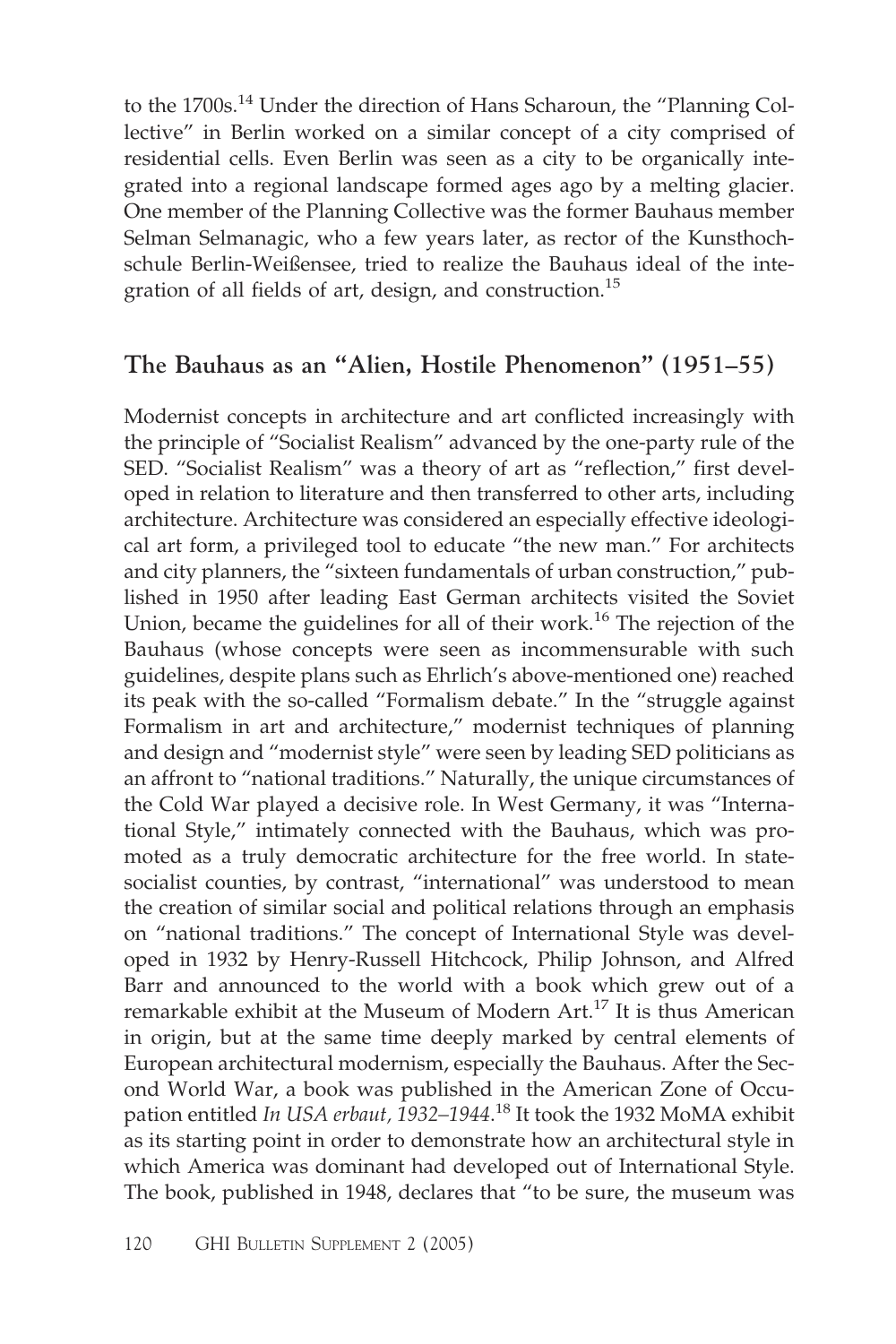the first to champion the new European architecture, but it also demonstrated the genesis and growth of a genuinely American modernist style, its kinship with the American landscape and its debt to 'International Style.'"19 Modernist architecture was seen, as it had been in 1932, first and foremost as a problem for style in its rejection of the Neue Sachlichkleit, which was equated with Functionalism: "The great value placed upon aesthetics was very therapeutic at the time because it stood in direct opposition to the exaggerated materialist theory of 'Pure Objectivity.'"20 It proclaimed that, in America, "the struggle is over and ended in victory."21 Now it fell to Western Europe, and to West Germany in particular, to return to an aesthetic modernism now considered genuinely American.

Another reason for a return to traditional architectural styles was added to this "culture war" within the Cold War in the newly founded GDR. It was rooted in an earlier conflict, with many of the same protagonists, which predated the Nazi rise to power. In 1930, a split within European modernism had escalated. Absolute constructions were now called into question. In the United States, by contrast, intellectuals who were "frightened" by historicism saw hope for the future modern American architecture in International Style, which was developed in these buildings and liberated from Functionalism.<sup>22</sup> The European modernist movement splintered when faced with the mounting world economic crisis. For many, the purist aesthetic of this architecture represented a striking lack of recognizable signs and symbols; it was clearly in no position to solve the crucial problems of civilization and culture in the way they hoped. Whereas the Functionalists promoted "subsistence-level dwelling,"<sup>23</sup> other modernist architects searched for a new language with which they could engage society. Within a few years, European architecture experienced a turn towards regional and national symbols. In the early 1930s in Germany, Italy, and the Soviet Union, classical orders were re-appropriated; in other countries "historical spoils, traditional materials, handicraft techniques, or rural motifs were integrated in a collage-like fashion."<sup>24</sup> In the early 1950s, the issue of the search for a unique architectural language, a new German architecture, emerged again for the GDR leadership. The return to classicism and to traditional local details and models was supposed to provide a familiar context for considerable social and political changes. Even limited use of modernist formal elements no longer seemed possible during the Cold War. By 1951 at the latest, modernist concepts from Constructivism to International Style, and especially Bauhaus, had no chance in East Germany. Because of their "artlessness" and "lack of beauty," they were considered "Formalist" or even "cosmopolitan-imperialist." Hermann Henselmann, who only a few years earlier had praised the Bauhaus as a great inspiration, described it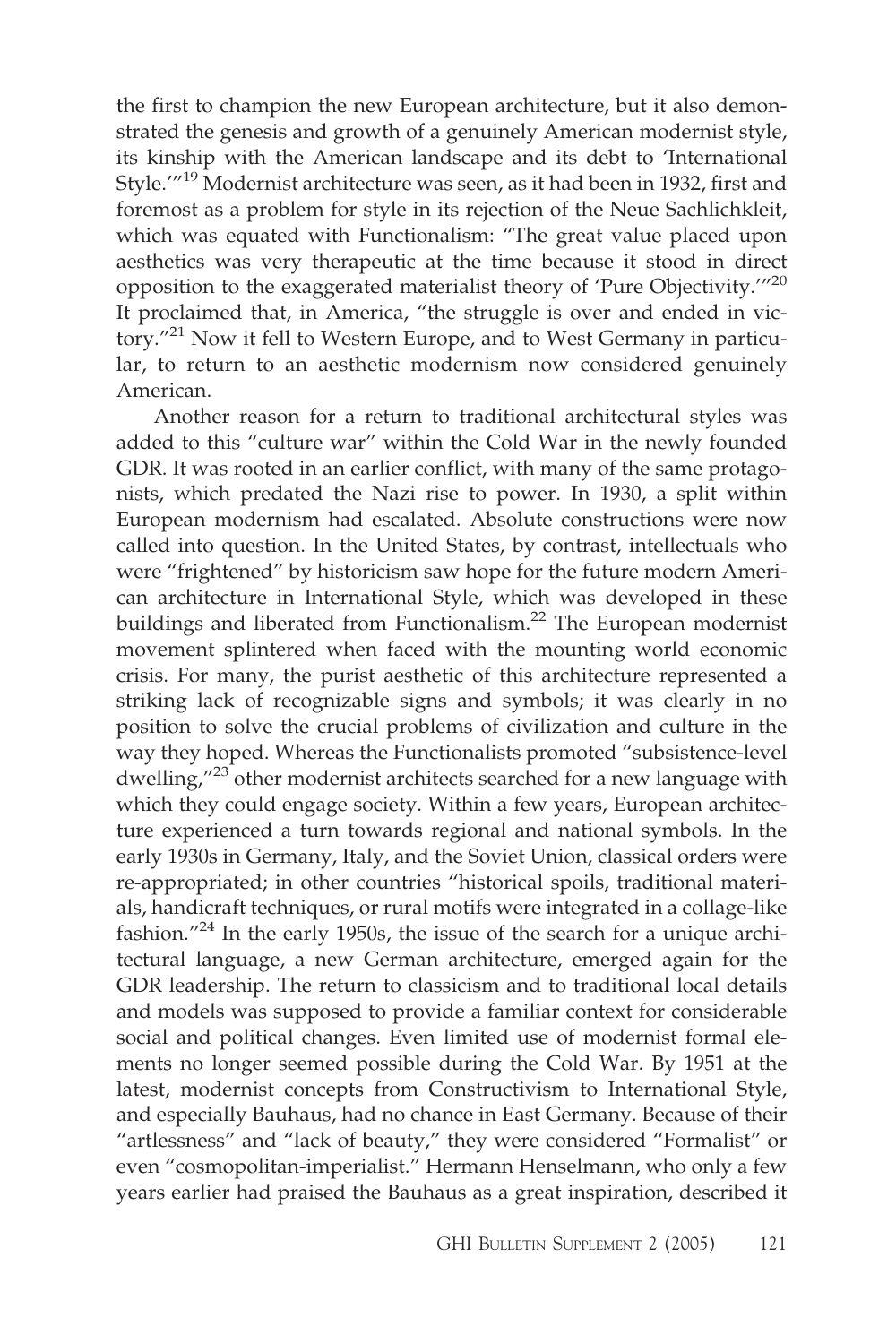in 1951 as "especially characteristic of the conservative tendency which, in the guise of a pseudo-revolutionary theory, rose against the alleged academicism of earlier epochs" in its attempt to "allegedly create a new society and a new human being." "The theory of Constructivism (also called Functionalism)," said Henselmann, "necessarily leads to cosmopolitanism through its dissolution of all value categories which elevate the construction to the level of a work of art. $125$  In his contribution to the fight against Bauhaus, Kurt Liebknecht attacked architectural details such as window shapes. Instead, he saw the model for the "new type of residence which would be an expression of our democratic order and a symbol of 'Stalin's care for humanity'" more in Gothic-style windows than in "the over-extension of window surfaces through the replacement of the entire external wall with glass."<sup>26</sup> But the sharpest criticism was reserved for a building by the second director of the Bauhaus, the Communist Hannes Meyer. His Bundesschule des Allgemeinen Deutschen Gewerkschaftsbundes, a commission from the Organization of Trade Unions completed in 1930 in Bernau, was now a school belonging to the GDR umbrella union FDGB (Freier Deutscher Gewerkschaftsbund) and underwent a sensitive expansion in 1951. The SED politician Walter Ulbricht mentioned the school in a 1951 speech to the Volkskammer as "another bad example" and an "expression of cosmopolitan construction." It is the sort of building "which could just as well stand in Africa or America," typical of the "Bauhaus style which exercised a great influence even after 1945." "This building," said Ulbricht, "is . . . a mockery of the workers who are there to be educated into servants of our democratic order and whose resources were used to build the building."<sup>27</sup> Ulbricht concluded that Bauhaus style "must be recognized as an alien hostile phenomenon (Nolksfeindliche Erscheimung)" because it denied "the necessity of the creative use of progressive elements of the national architectural legacy because it claims that ideas cannot be given architectural form and that, in architecture, form, function, and construction take precedence; it went so far that Hannes Meyer, one of the last directors of the Bauhaus, claimed that we can no longer speak of building as an art, but only in general as construction."28

In the centers of large cities in the GDR, streets began to take on characteristics of the favored "national traditions." Most prominent was the Stalinallee, constructed from 1951 to 1959 (Figure 2). In addition to Hermann Henselmann and Hans Hopp, the former Bauhaus members Richard Paulick and Ernst Collein took part in its design. The first plans for the Stalinallee were conceived in the spirit of Bauhaus modernism and caused a political scandal among the SED leadership, even though there were no political symbols or features which suggested architectural stages labeled as "progressive." Immediately preceding this episode,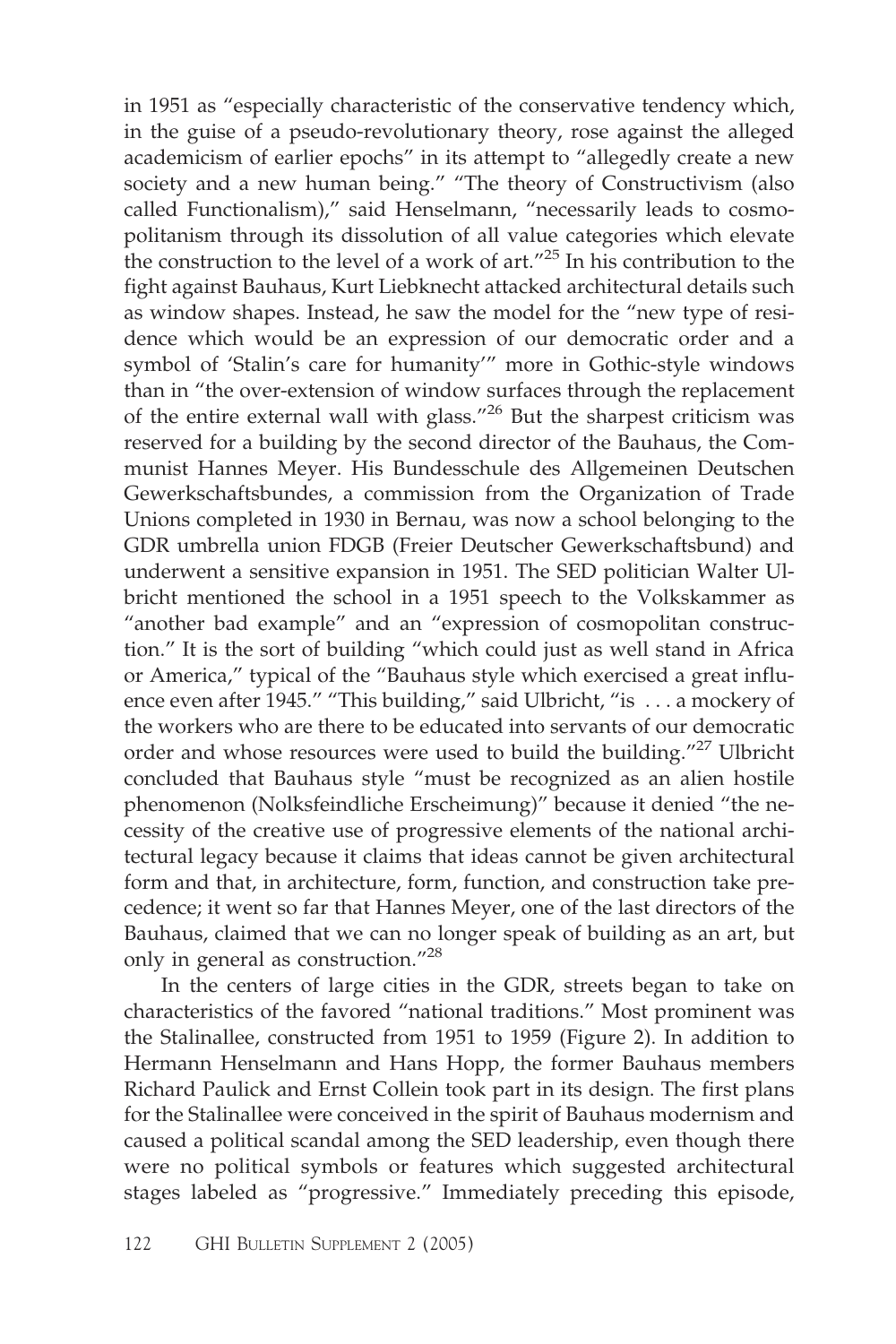

**Figure 2. Stalinallee (today, Karl-Marx-Allee) in Berlin, 1951–59. Photograph by Kurt Thöner, 1964.**

Richard Paulick had experienced the change of course from the Bauhaus towards "national traditions" when he received a commission for the sports center on Berlin's Stalinallee in 1951 and proposed a plan which drew upon modernist theater designs from the early 1930s, in which one could see all the characteristics of Philip Johnson and Henry-Russell Hitchcock's definition of International Style. In the middle of the project's construction, the "Formalism debate" was launched and Paulick had to adapt the sports center as best he could to the new demands, which mostly had to do with the entrance way, which was then outfitted with a frieze and columns.<sup>29</sup> Even Richard Paulick now distanced himself from Bauhaus and proved himself a master in adapting classical models of space and form. His reconstruction (in truth, a total reinvention) of the Staatsoper Unter den Linden in the spirit of Knobelsdorff is seen even today as a model, and was followed up with many similar projects. Having studied Erdmannsdorff in Dessau, he adapted such forms to the post-1945 experiments with industrialized methods of construction.<sup>30</sup>

Despite the "struggle over national traditions," there was also something of a "subliminal" fight to gain recognition for the Bauhaus. This was clear even with building projects realized in this period, in their subtle references to corresponding concepts. An example is the Rundfunkge-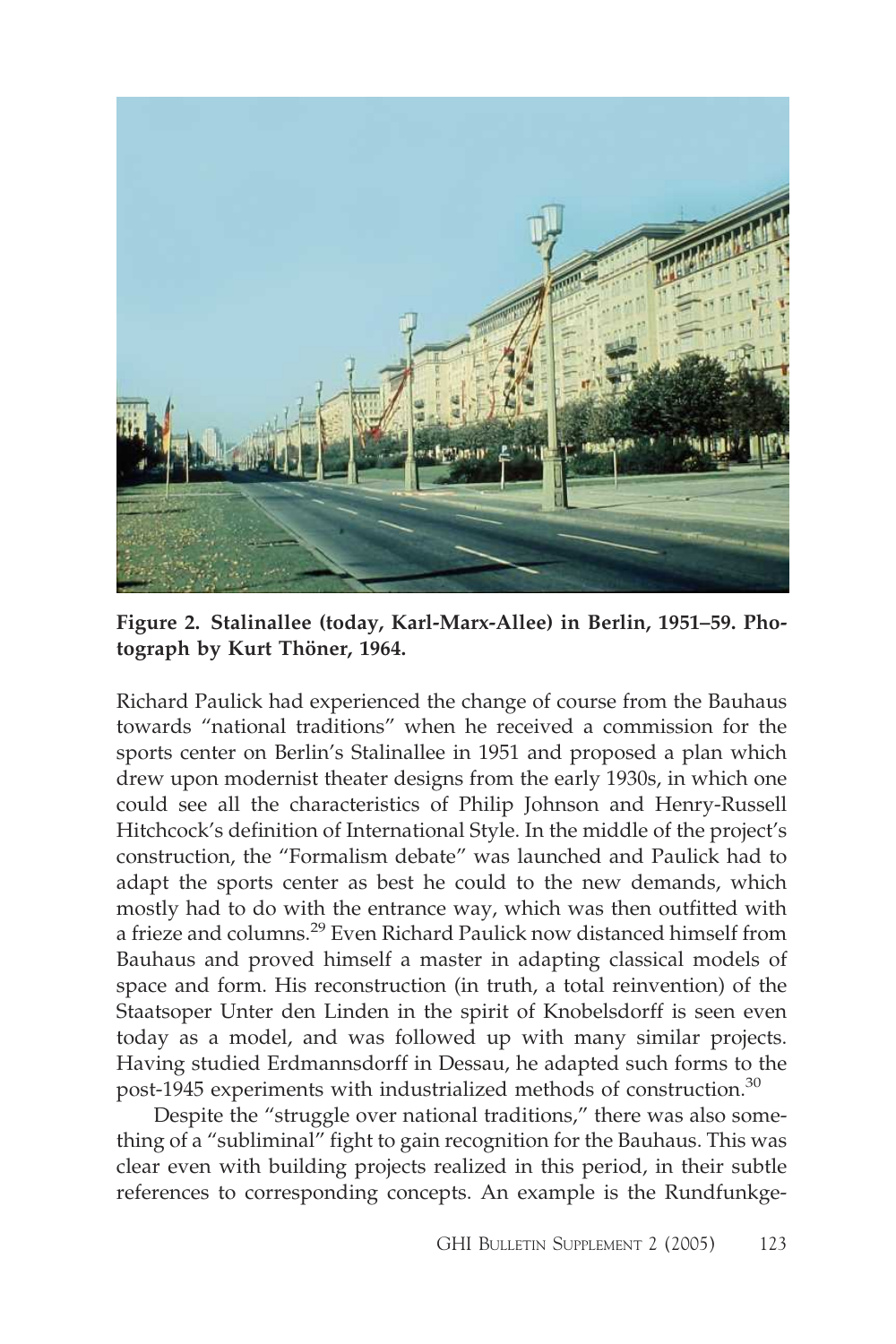

**Figure 3. Franz Ehrlich, Foyer of the Rundfunkhaus, Berlin, 1951–56. Photograph by Friedrich Weimer, Stiftung Bauhaus Dessau.**

bäude in Berlin (1951–56) by Franz Ehrlich (Figure 3), to which Hoffmann-Axthelm ascribed a "specific Functionalism that was neither part of the main trajectory of modernism nor the by-road of national style." "One recognizes," writes Hoffmann-Axthelm, "that the architect is not crusading against modernism nor is he intentionally designing in a modern style, but was muzzled by adherence to the party line—he wanted to build in a purposeful . . . and socially visible manner; in this way, an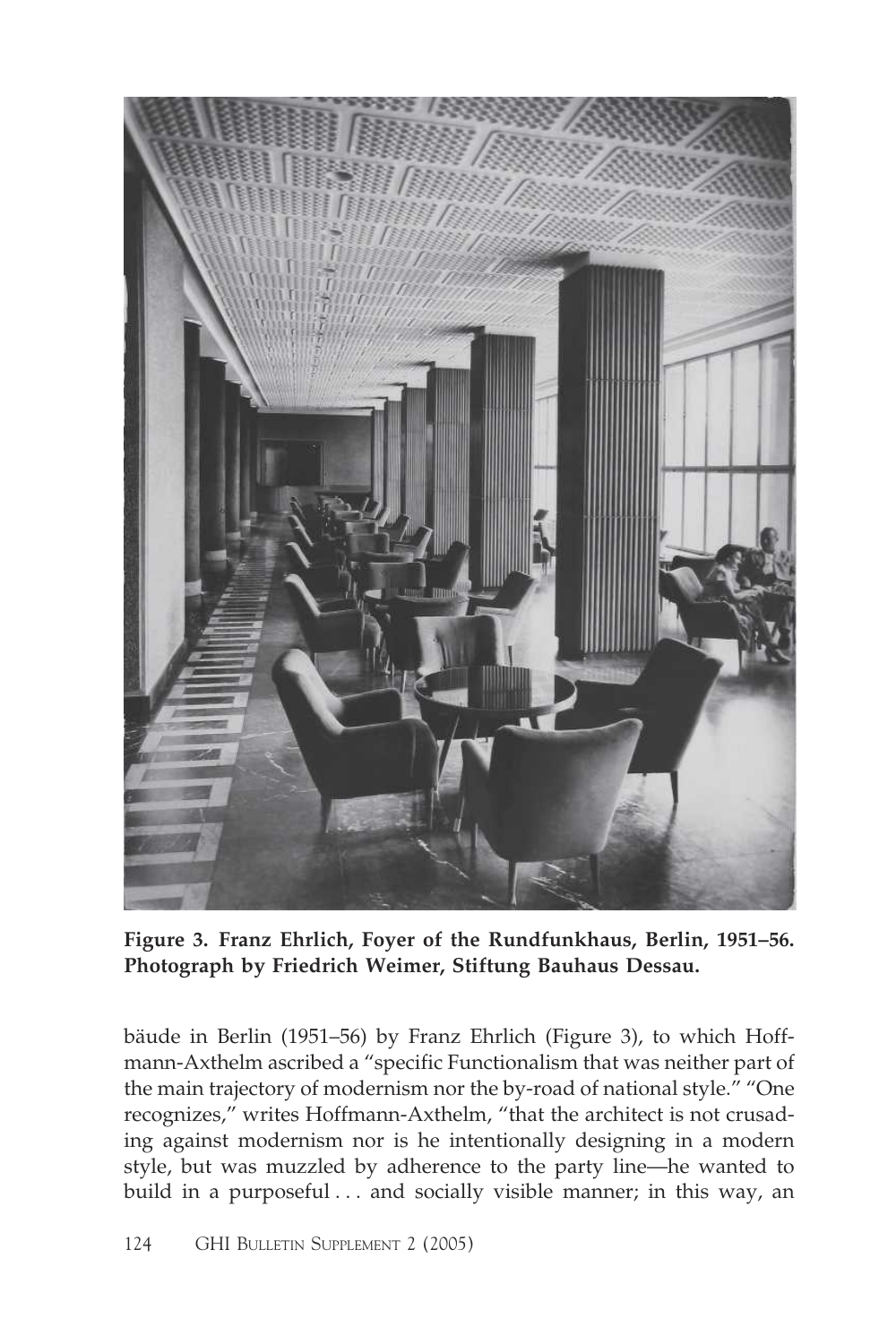architecture was born that was between Bauhaus modernism and Gestaltconservatism, more interested in details and connections to the environment, above all in an unmistakable Functionalism."<sup>31</sup> According to Hoffmann-Axthelm, Franz Ehrlich "is one of the few twentieth-century architects who did not confuse Functionalism with style."32

## **The Bauhaus-Reception in the Era of the "New Economic System for Planning and Direction" (1955–70)**

The change of direction in the politics of construction at the end of the 1950s was above all the result of economic pressures. It was introduced by Nikita Khrushchev in a December 1954 speech, in which he called for the loosening of Stalinist doctrines in architecture and for the industrialization of construction. The orientation towards typology, normalization, and modern technologies of construction was at first still associated with the "struggle against Constructivism," which was now to be carried on with means other than "architectonic decoration and aesthetic ornament."<sup>33</sup> A further reason for the new distancing from "national traditions" in architecture was specific to the GDR: the SED regime had given up the goal of reunifying Germany in the near future. Thus, "the demand for the development of a socialist architectural aesthetic with pan-German pretensions lost its political immediacy."<sup>34</sup> The directors of the Deutsche Bauakademie were now concerned that "the theory of Socialist Realism, as a basis for overcoming Formalism and especially the onesidedness of Functionalism and Constructivism" could be called into question.<sup>35</sup> A "false interpretation of Khrushchev's speech" might "open the door to Functionalism and Constructivism."<sup>36</sup> The new openness towards industrial methods of construction thus signified merely the appearance of freedom in terms of form. "It was the pressure to increase productivity which pushed aside the officially decreed decorative style; despite, or rather because of the unreflective turn from a narrow-minded historicism to an equally narrow-minded technology of construction from large pre-fabricated forms, the steady diet of forced over-ideologization remained unchanged."<sup>37</sup> It was only after 1961, during the short phase of the "new economic system for planning and direction of the national economy," when science and technology achieved greater prominence, that the process of rehabilitation began for Functionalism and Bauhaus. That was especially true in the construction field, which had not been considered very productive. In this context, the experiences and ideas of the "New Construction" of the 1920s became of interest once again, and with them, the Bauhaus. In 1963, a German translation of the Soviet writer Leonid Pazitnov's *The Creative Legacy of the Bauhaus* was published.<sup>38</sup> The book was published by the Institute for Applied Arts, later called the Office for Industrial Design.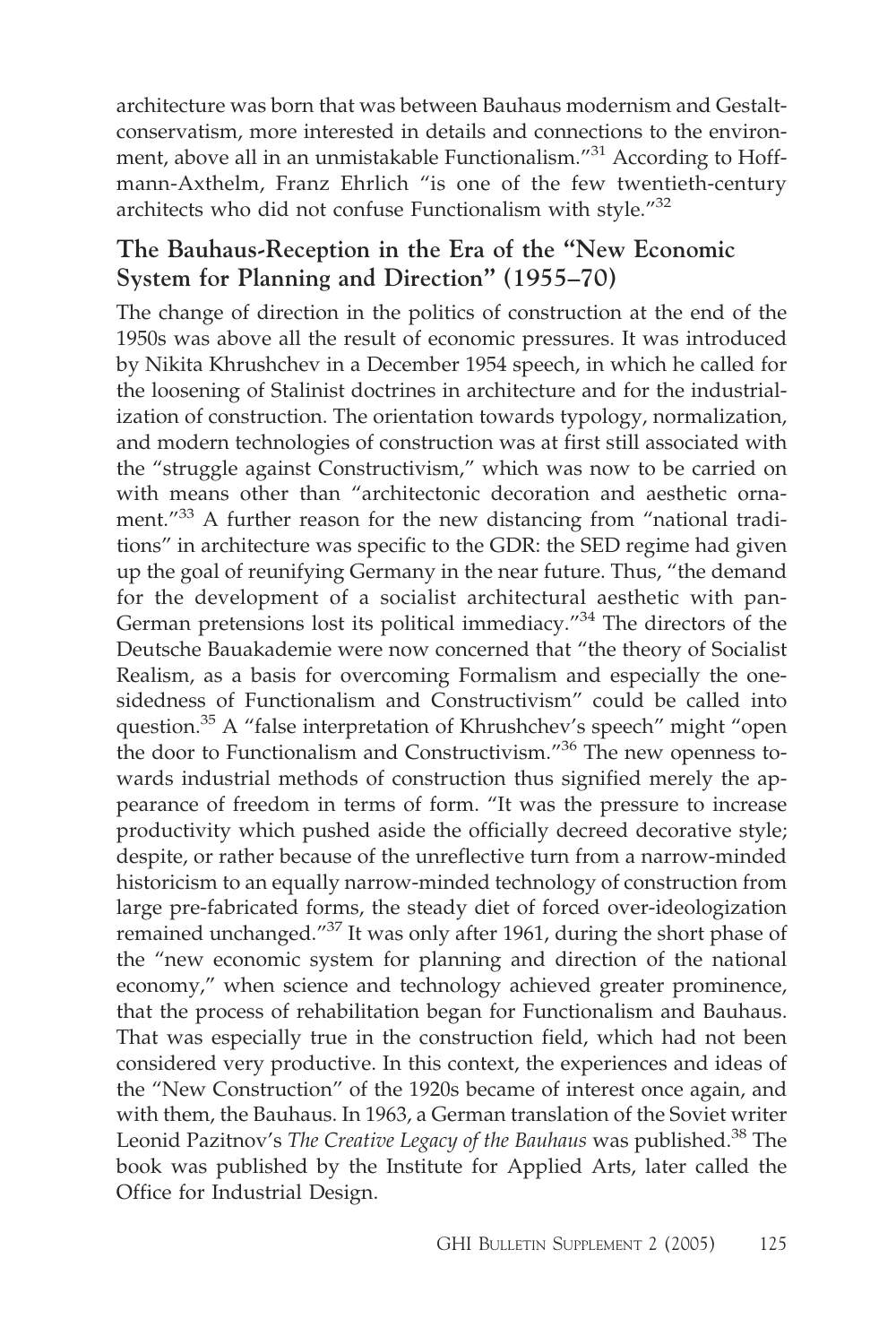In the confrontation between the East and West German political systems, it was less a conflict between two cultures than of two essentially different standards of consumption. For that reason, after 1963 design was less influenced by ideology-laden debates about art. That cleared the way for the responsibility of artists from all disciplines for the human

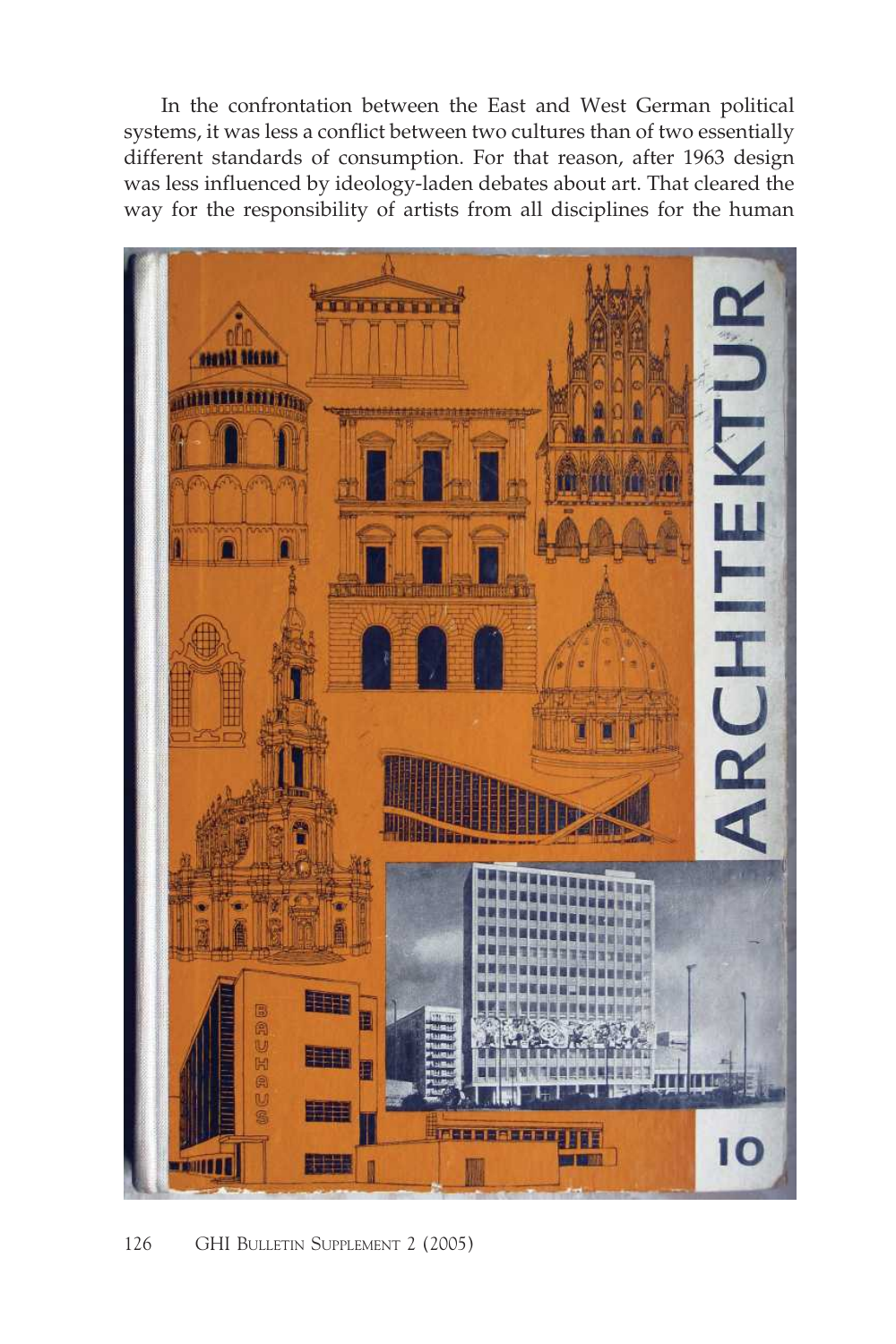environment as a whole to become a theme. The example of the Bauhaus played an important role in this.<sup>39</sup> In the middle of the 1960s, the first monographs about the Bauhaus by GDR authors appeared and the first exhibits were mounted. $40$  A 1965 textbook also makes clear the transformation (Figure 4). Here, even cautious criticism of the Stalinallee (completed just five years previously) was possible, criticism that used the arguments of the once-demonized Bauhaus Functionalism: "The attempts to form links to traditional national forms of architecture (Classicism) led to an over-emphasis on decorative elements in individual buildings and therefore to a neglect of functional, economic, and technical questions."<sup>41</sup> By contrast, a contemporary building by the third director of the Bauhaus, Ludwig Mies van der Rohe, Chicago's Crown Hall, was praised as "one of last decade's most impressive buildings in its extreme architectonic discipline and its unity of space and body."42

Naturally, the theoretical confrontation with the Bauhaus was not without contradictions and ideological obstacles. Karl-Heinz Hüter's groundbreaking study of the Bauhaus in Weimar, for example, appeared only ten years after it was written in 1966.<sup>43</sup> At the same time, the Bauhaus legacy was discussed, and it was now considered a cultural monument worthy of preservation.<sup>44</sup> At the Hochschule für Architektur- und Bauwesen in Weimar, research on the history of the Bauhaus became part of the institution's program and especially after 1976, historical research was increasingly connected with the consideration of current planning, design, and cultural concepts (Figure 5). Leading theorists such as Karin and Heinz Hirdina or Lothar Kühne and practicing designers such as Clauss Dietel interpreted the Bauhaus as exemplary and developed a concept of Functionalism which was not formal, but holistic and ecologically oriented.<sup>45</sup> The outstanding project of these years, in which modernist principles informed both urban construction and the formal language of architectonics, was the construction of Halle-Neustadt from 1961 through the early 1970s (Figure 6). Richard Paulick was the chief architect in the decisive second phase of the planning and construction of this new socialist city, from 1962 through 1969. An entire city was to be

 $\prec$ 

**Figure 4. Cover of a 1965 textbook,** *Bauwerke und Baustile von der Antike bis zur Gegenwart: Lehrbuch für die Kunstbetrachtung in der zehnten Klasse der erweiterten Oberschule***. The black-and-white photograph next to the illustration of the Bauhaus building shows the Haus des Lehrers (Hermann Henselmann, 1964) in Berlin, which signaled the return of the formal language of modernism to official GDR architecture, here enriched by a Mexican-inspired mural.**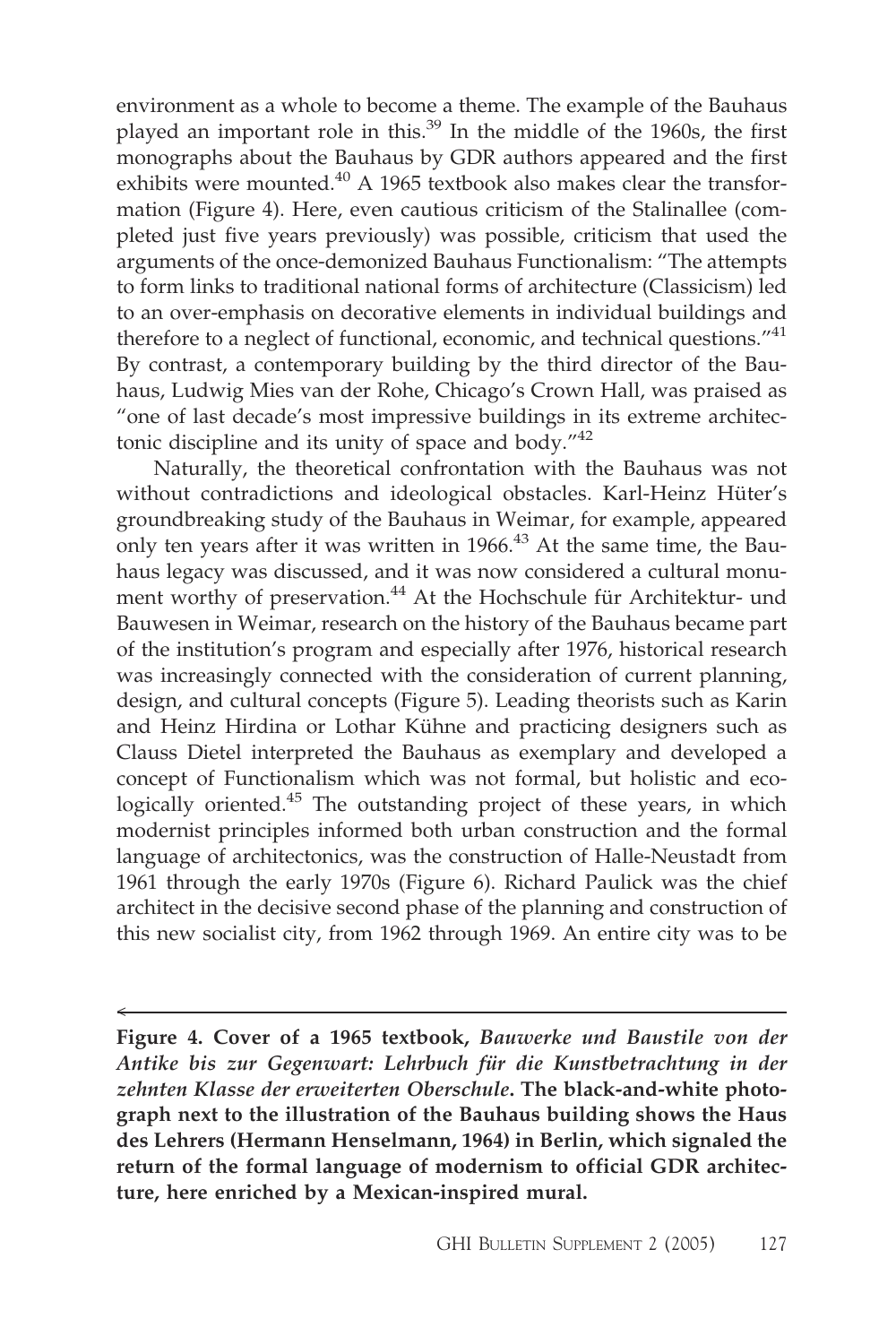

**Figure 5. Walter Gropius, the Bauhaus building in Dessau, 1925–26. Photograph by the author.**

erected from pre-fabricated forms. Through his work on Halle-Neustadt, the former Bauhaus architect Paulick found his way back to a modernism which was no longer the height of fashion. A new generation of architects in the West criticized architectural and urban planning concepts like those of the CIAM, which were also the basis for Halle-Neustadt.<sup>46</sup> The city's first so-called residential complex "was built from 1964 to 1968 and is characterized by a continuous, open arrangement of relatively low block-houses, so that its basic plan is almost exclusively dictated by the path of the crane; the residence units to the west of the center of the residential complex are put together in a wasteland of monotonous rows while the attempt was made in the southwestern sector, without a convincing result it might be added, to suggest courtyard-like spaces by building the blocks in a three-sided open way."<sup>47</sup> Only in the later phases was it possible "to create a self-contained structure from open spaces connected to one another and to place buildings such that their intrinsic value determines the open space."<sup>48</sup> Halle-Neustadt, hardly viewed in connection with the Bauhaus even in East Germany, was presented in 1973 at the  $15<sup>th</sup>$  Triennial in Milan and understood by the critic Joseph Rykwert as part of the Bauhaus tradition of Ludwig Hilberseimer, a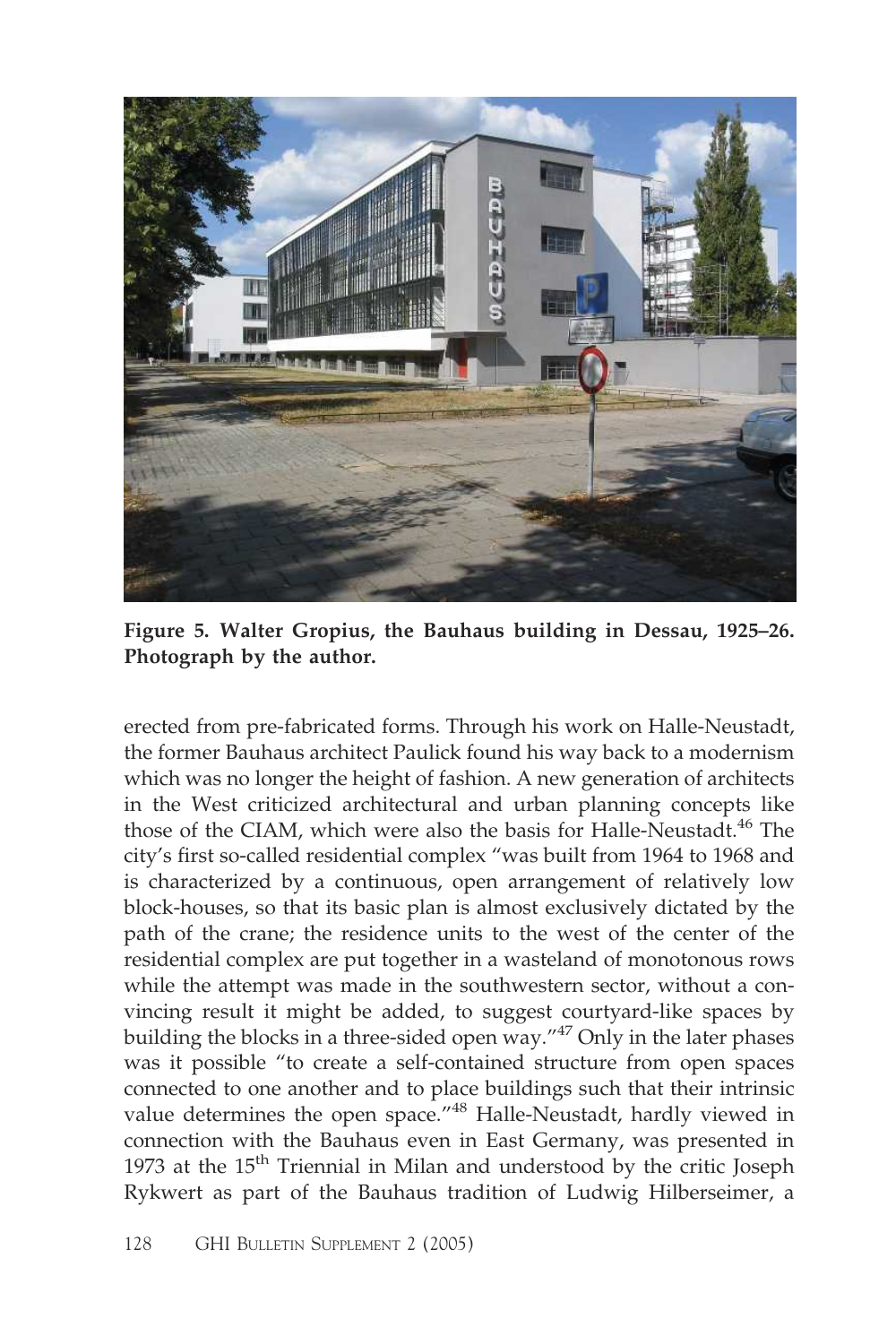

**Figure 6. Richard Paulick and others, Halle-Neustadt, 1961–73. Photograph by the author, 1999.**

remark that was not meant as a compliment. Rykwert wrote, "The catalog, if not the exhibit itself, wants to awaken our admiration for a seemingly repulsive Hilberseimer-like building, the East German residential complex of the Halle-Neustadt collective; to be sure, this is presented as a splendid example of a work method and not as an architectural achievement, but God save us from work methods, even if they are collective, that lead to such results."49 The criticism referred to something which intensified after 1971, when the state declared its goal of eliminating the housing problem: construction with a small number of prefabricated forms. The increasing crisis in the GDR economy (1970 was the height of the crisis) did not allow for other options. The profession of "architect" was reduced to that of "complex project designer." In a state-industry system oriented towards short-term efficiency, young architects hardly had an opportunity to achieve a certain level of proficiency. In the GDR, the era of "master architects" and great names in architecture was over.<sup>50</sup>

It seems paradoxical that it was precisely in this moment that the Bauhaus once again became an official subject for discussion in the GDR. The encounter with the Bauhaus remained essentially theoretical and could not give any real inspiration to the reality of building in the GDR, which was defined by a very different set of premises. In this phase, the Bauhaus (and, with it, Functionalism, which had been demonized since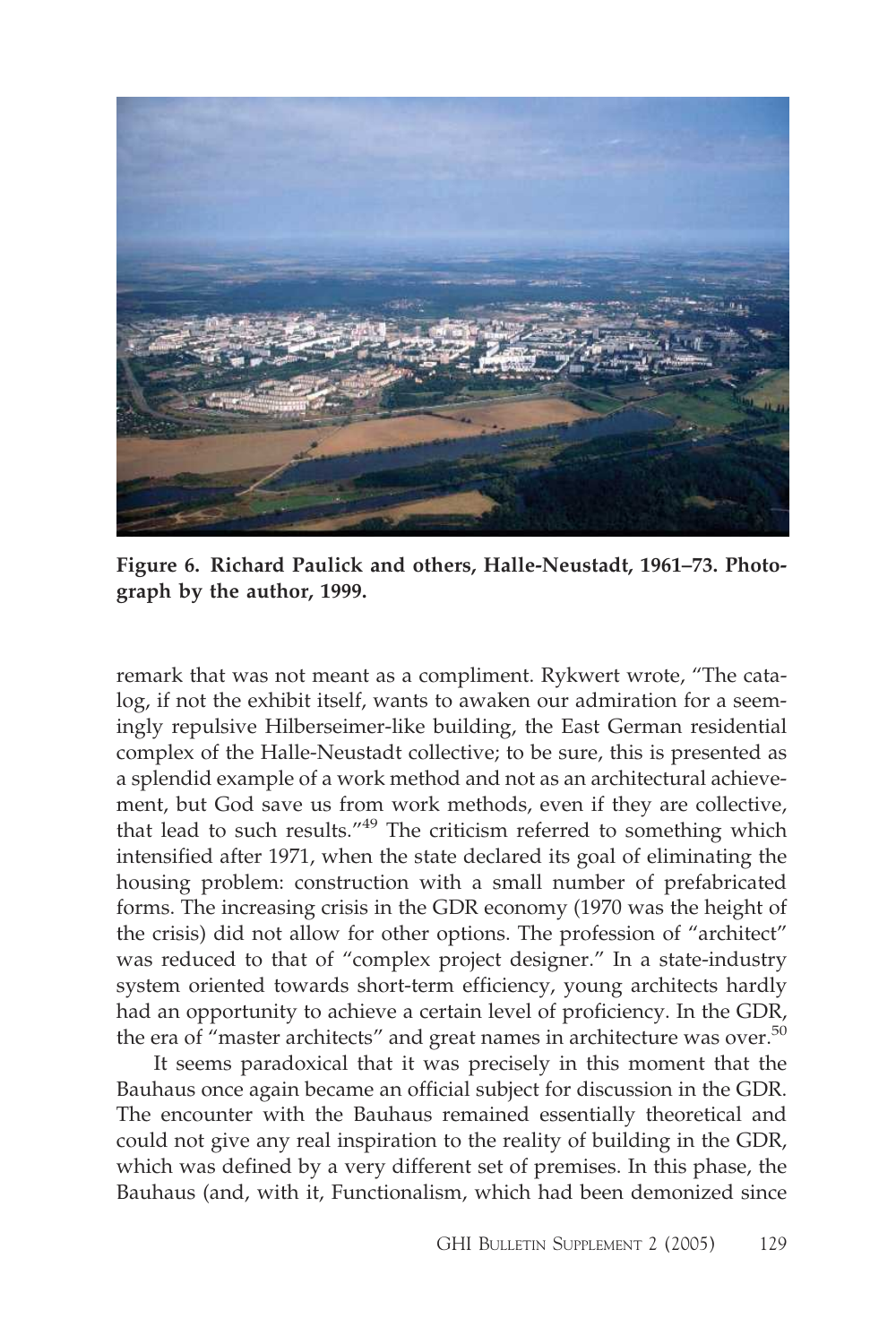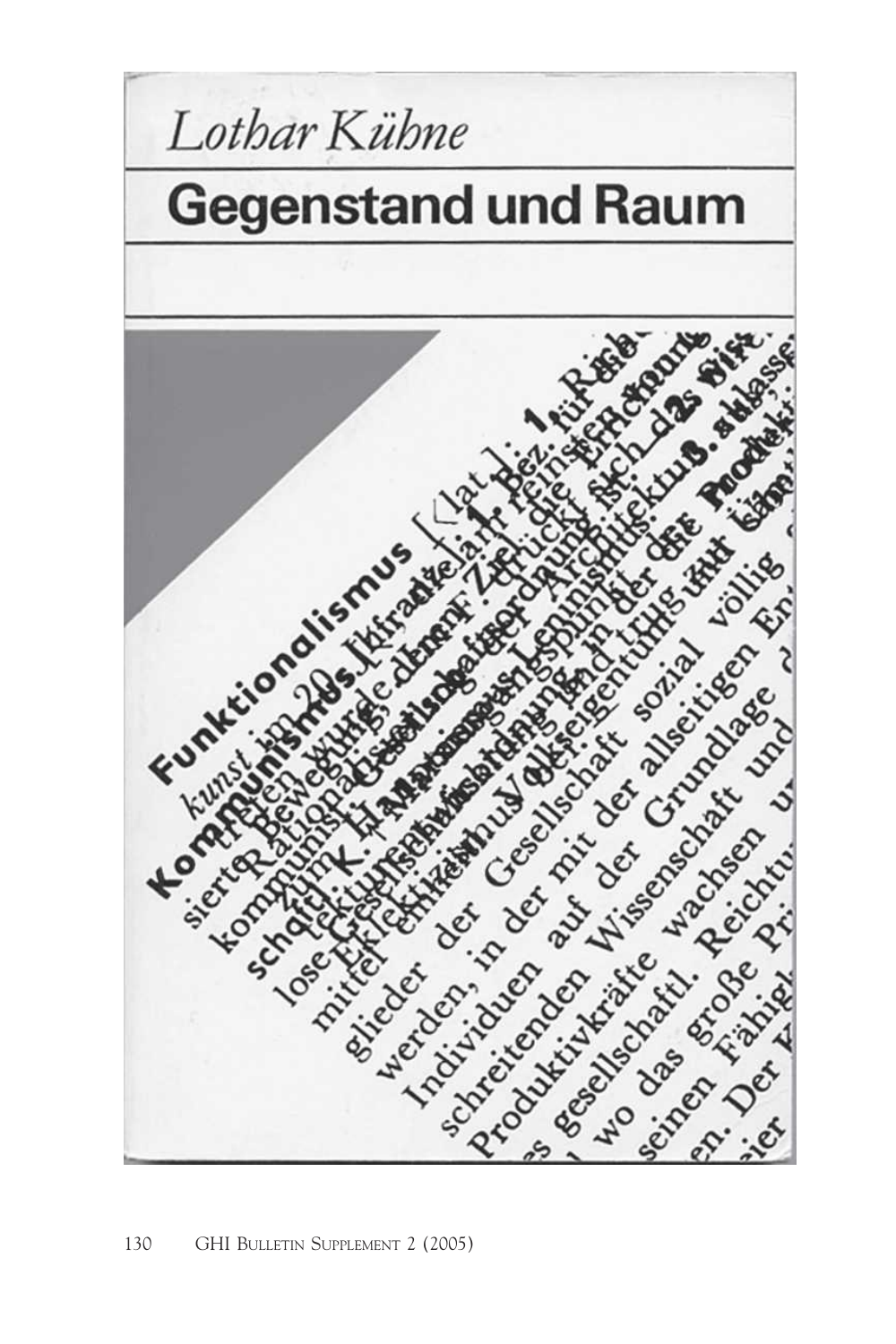the 1950s) became the great hope. Indeed, the philosopher Lothar Kühne called it the "poetry of the future" of a society which had in fact long divested itself of Communist ideals, without ever admitting it.

## **The Bauhaus as "The Poetry of the Future"**

Like no one else in the GDR, Lothar Kühne thought about a unified model of socially equitable and future-oriented architecture. The central category of his theory was space. For Kühne, architecture served "to organize human life in space," it was "neither art nor industrial technology, nor was it a synthesis of these."51 Kühne was concerned with an aesthetics of use. Only an object which is satisfactory in its use is not exclusive, does not mask the human relations objectified in it, and could be considered satisfactory in an aesthetic sense. As with objects, for Kühne relations of ownership were also fundamental for buildings. He strove to find "the idea for a new type of building which would combine for human beings the values of urban life with those of nature."<sup>52</sup> Against this standard, he measures the reality of buildings in the GDR, which he saw as no more than vague efforts to achieve this. Kühne's focus shifted from the individual building to the landscape, without considering the city, however. For Kühne, landscape was "the fundamental spatial form of life in Communism," as it brought together and mediated "the unity of societal, micro-communal, and individual spatial areas" and "the realm of nature with the realm of production."<sup>53</sup> That was not the reality of construction in the GDR. These ideas were close to Hannes Meyer's program of 1929 and 1930, and the concepts from the years 1945 to 1950. In this sense, landscape only existed for Kühne where it could be seen with the naked eye and immediately be experienced "without special means of transportation." For Kühne, space was thus freely available for all. These basic social relations, which in Kühne's definition of Communism were to be aimed for, contained a greater freedom of choice for individuals and communities, and also for the natural conditions for human growth. Especially significant within this ecological orientation was the concept of "caution," by which Kühne meant a social quality in which objects were mediated through a free association of equals purged of the curse of private property which destroys the conditions for existence. It was through this mediating function that Kühne saw an object's new aesthetic quality. Two elements were united in his concept of Func-

 $\prec$ 

**Figure 7. Cover of Lothar Kühne,** *Gegenstand und Raum* **(1981). Note how the ideal merging of Communism and Functionalism is visualized.**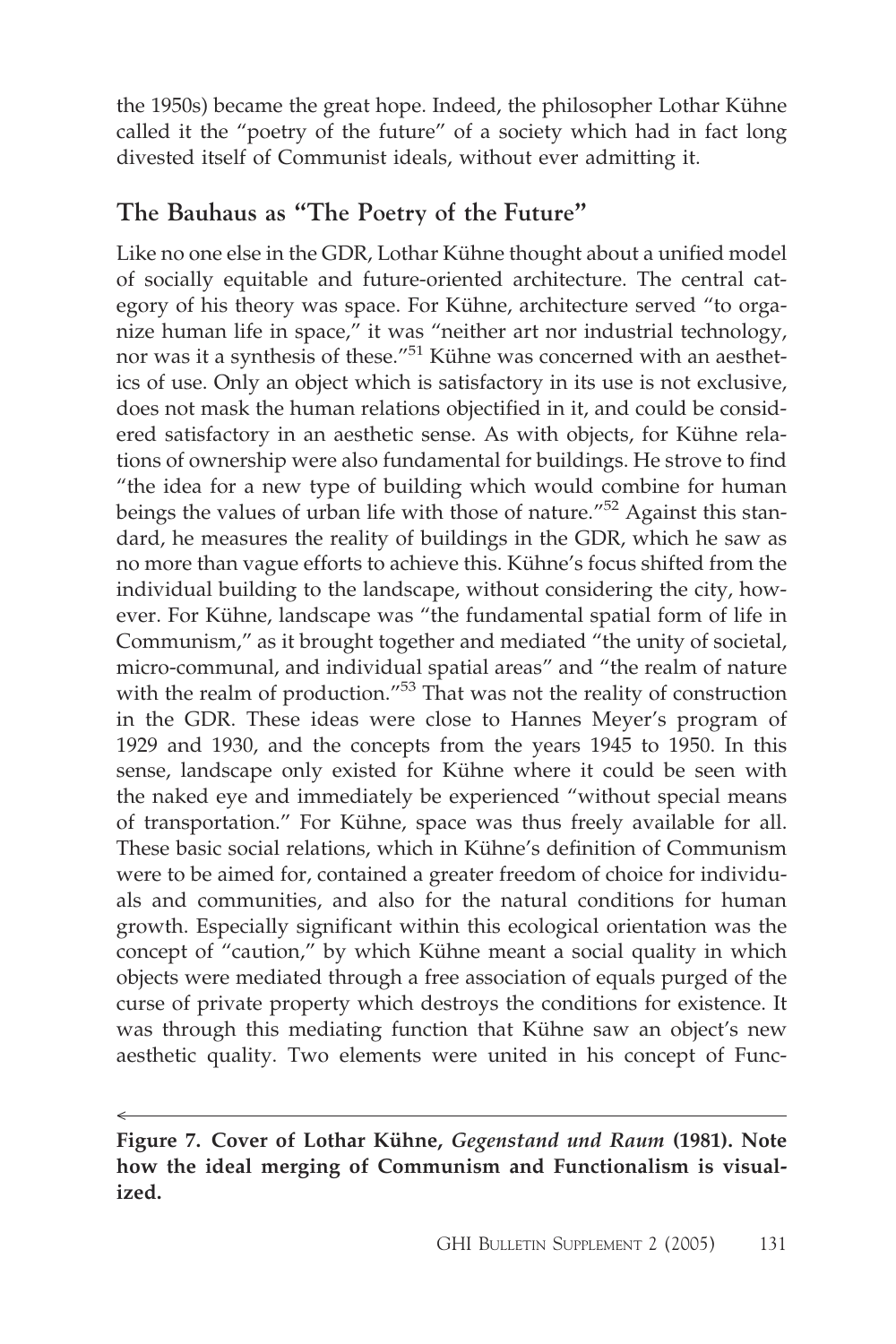

**Figure 8. Hannes Meyer (with Hans Wittwer and the Construction Department of the Bauhaus Dessau), Bundesschule des ADGB in Bernau, 1928–30, view of the residence halls from the reading room. Photograph by Walter Peterhans, who established the first regular photography instruction at the Bauhaus, Stifting Bauhaus Dessau. Reprinted with permission from Brigitte Peterhans.**

tionalism as a "concept of form oriented towards the future": absolute state access to all of life's preconditions and the use of this influence to promote caution and care for the environment (Figure 7). Thus for Kühne, under socialist conditions of property relations and power, modernity was not a negative concept, no utopia doomed to failure.

Kühne's understanding of Functionalism was only possible because of his new thinking on social and aesthetic questions. He distinguished this from Constructivism. For Kühne, functional design was never the construction of artistic worlds and also no *Gesamtkunstwerk* which related to reality on many differentiated levels. Beginning in the late 1960s, the Bauhaus took on a positive role for Lothar Kühne. He saw the movement's inspiration in "a feeling of responsibility for a new, socially just world" and saw Bauhaus as a prerequisite to overcome "ties to modernist handicrafts."54 Lothar Kühne saw this process at work in the Bauhaus building in Dessau: "The relations of the community are not turned inwards, but are open; there is no suggestion of completion, instead the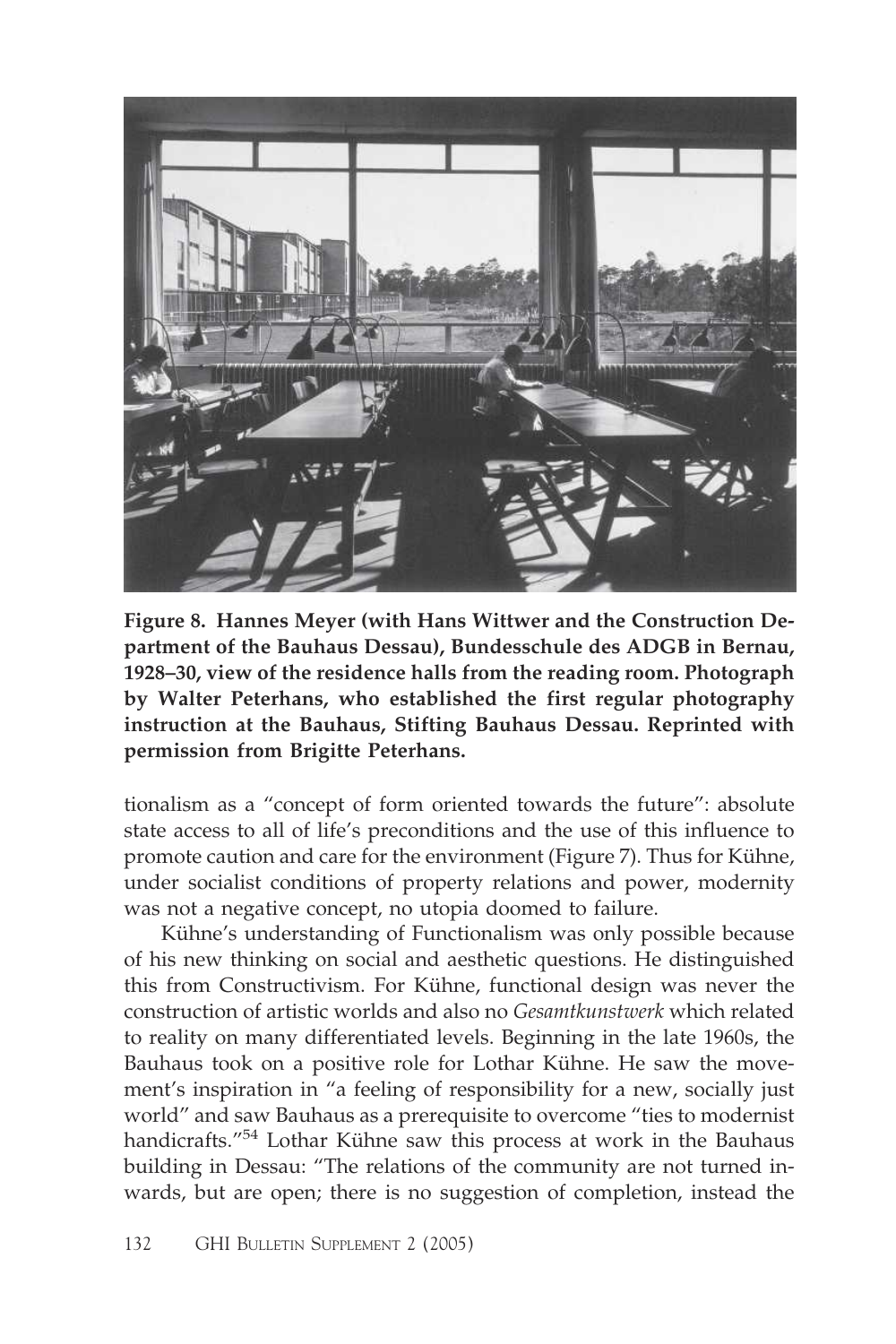

**Figure 9. Members of the Bauhaus in front of the building in Dessau, December 4, 1976. Including Richard Paulick (fourth from left), Franz Ehrlich (seventh from left), Hubert Hoffmann (tenth from left), Max Bill (eleventh from left). Photograph by Ernst Steinkopf, Stiftung Bauhaus Dessau.**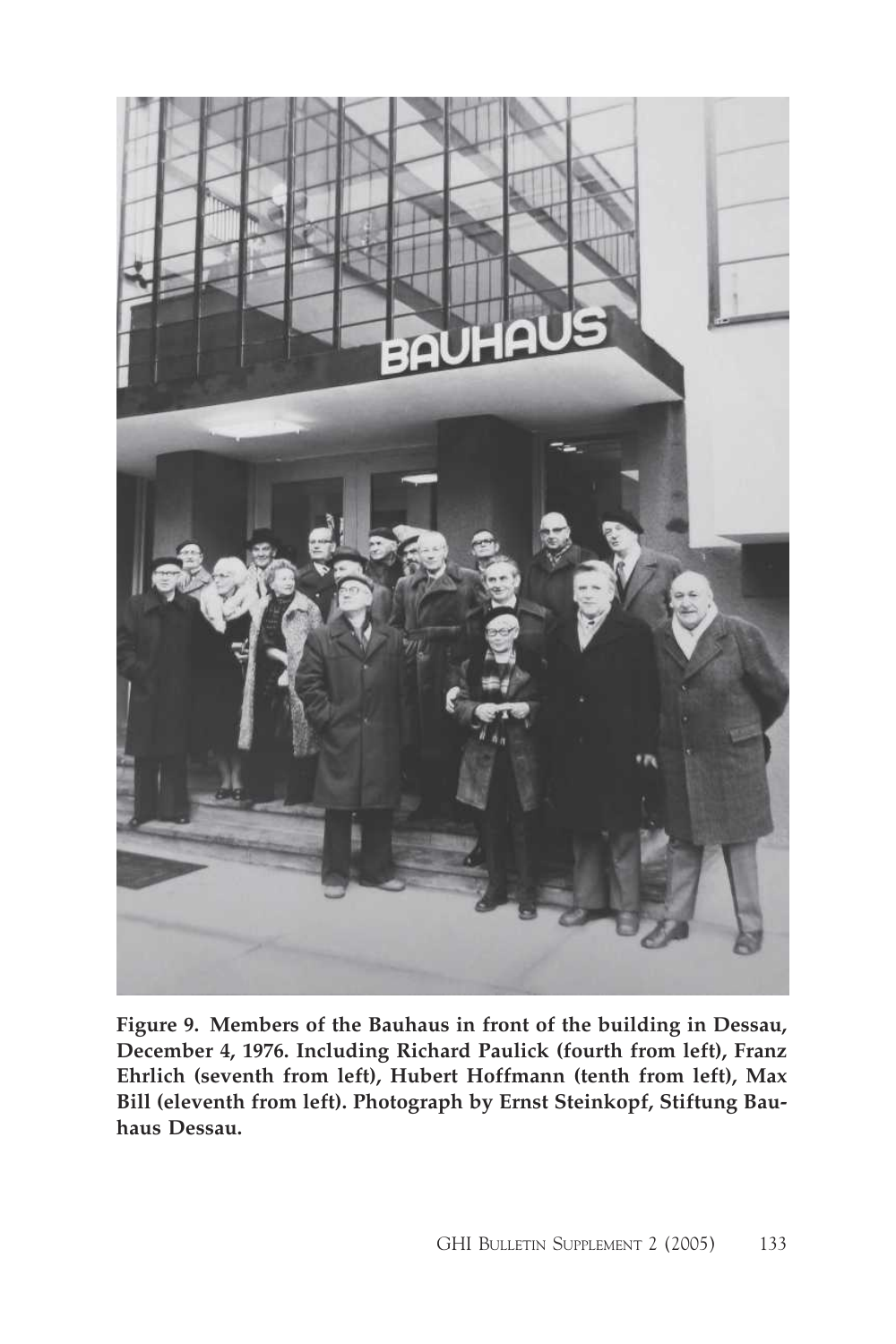spatial conditions of the process are exposed—these are not a whole, but point towards a whole."<sup>55</sup> Kühne did not find that comparable relations existed in the GDR, but he saw possibilities for them to develop. From this perspective, Kühne developed his critique of the reality of construction. His concepts became models of thought for which he found few precedents. He found one such precedent in Hannes Meyer's Bundesschule des ADGB (Figure 8), which was denigrated by Walter Ulbright: "Light tones, no gesture, the school building is set back from the street, empathetically rooted in the ground and integrated into the forest."<sup>56</sup> Thus, for Lother Kühne, a Bauhaus building served as a model in the last phase of the GDR, a style which was reviled during the first years of the state and which was rooted in a Functionalism that never attained exemplary status up though 1989.<sup>57</sup> In 1976, in the presence of many former members of the movement, the restored Bauhaus building was reopened as a "Center for Culture and Scholarship" (Figure 9). This attempt by the GDR elite to ideologically appropriate the Bauhaus failed, just as the attempts to reform the GDR from within also failed. In 1987, only two years before the fall of the Berlin Wall, the Bauhaus was reestablished in Dessau, out of which arose the present-day Stiftung Bauhaus Dessau.<sup>58</sup>

#### **Notes**

<sup>1</sup> Lothar Kühne, "Zum Begriff und zur Methode der Erforschung der Lebensweise," *Weimarer Beiträge* 8 (1978):8.

<sup>2</sup> Werner Oechslin, "Mainstream-Internationalismus oder der verlorene Kontext," in *Die Architektur, die Tradition und der Ort: Regionalismen in der europäischen Stadt*, ed. Vittorio Magnago Lampugnani (Stuttgart, 2000), 98.

<sup>3</sup> Regina Bittner, "Der Bauhaus als Lebensstil?," in *Bauhausstil: Zwischen International Style and Lifestyle*, ed. Regina Bittner (Berlin, 2003), 26–37.

<sup>4</sup> Hans-Joachim Dahms, "1929—CIAM-Kongress: die Wohnung für das Existenzminimum: Verwissenschaftlichung und Formverzicht," in *Bauhausstil*, ed. Regina Bittner, 86–107.

<sup>5</sup> Simone Hain, "'Von der Geschichte beauftragt, Zeichen zu setzen': Zum Monumentalitätsverständnis in der DDR am Beispiel der Gestaltung der Hauptstadt Berlin," in *Macht und Monument, Moderne Architektur in Deutschland 1900 bis 2000*, eds., Romana Schneider and Wilfried Wang (Stuttgart, 1997), 189.

<sup>6</sup> Heinrich Klotz, *Conversations with Architects* (New York, 1972).

<sup>7</sup> Winfried Nerdinger, ed., *Bauhaus-Moderne im Nationalsozialismus: Zwischen Anbiederung und Verfolgung* (Munich, 1993); Walter Prigge, ed., *Ernst Neufert: Normierte Baukultur im 20. Jahrhundret* (Frankfurt/Main, 1999).

<sup>8</sup> Werner Durth, *Deutsche Architekten: Biographische Verflechtungen 1900–1970* (Stuttgart, 2001).

<sup>9</sup> Klaus-Jürgen Winkler, "Bemerkungen zur Bauhausrezeption an der Weimarer Hochschule unmittelbar nach dem Krieg," *Wissenschaftliche Zeitschrift der Hochschule für Architektur und Bauwesen Weimar* 38 (1992) A:5/6:277–86.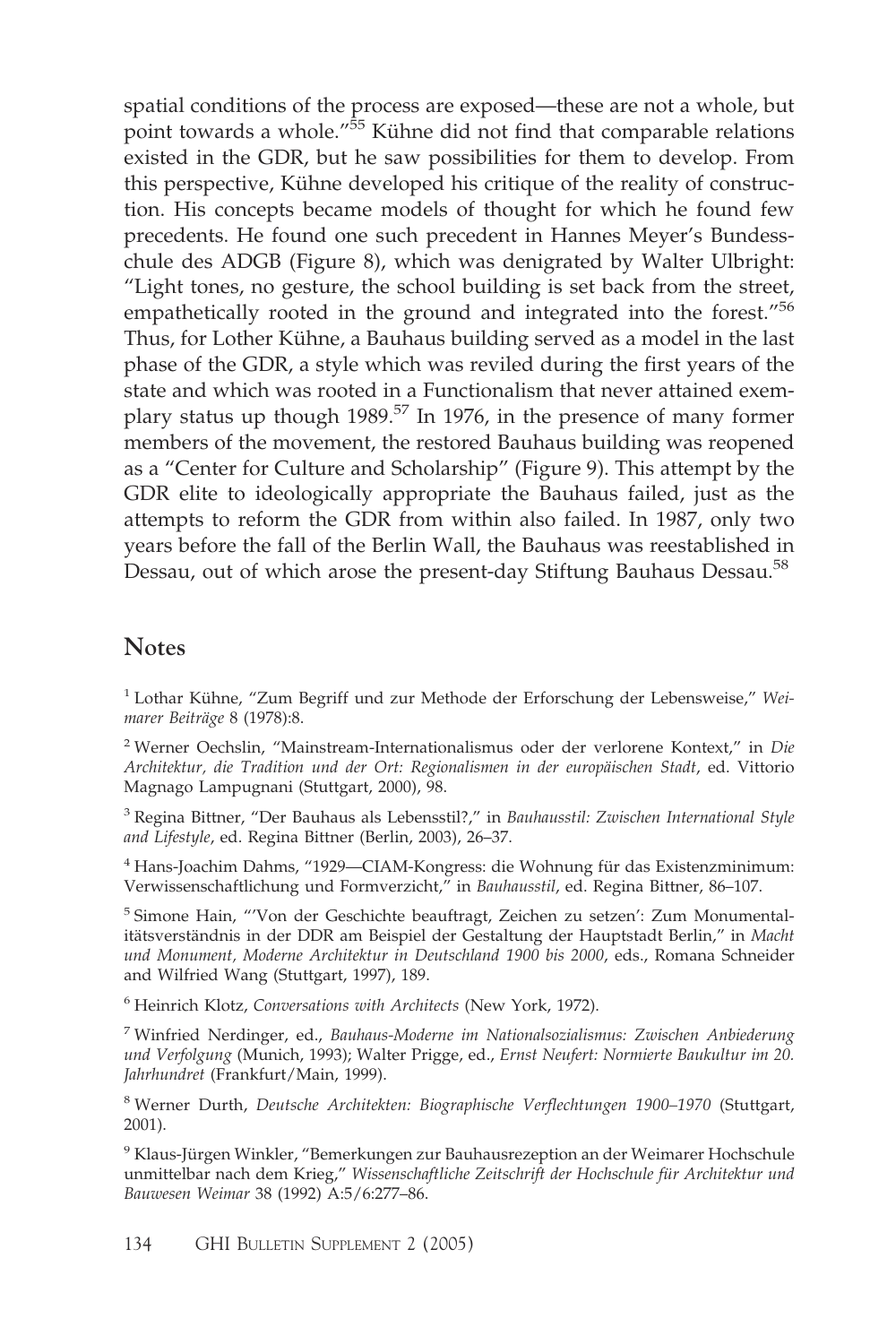<sup>10</sup> Simone Hain, "The Dictatorship of the Modern," *Rassegna* 47:3 (Mart Stam 1899–1986) (September 1991): 44–49.

<sup>11</sup> The "Studie zum Gesamtsiedlungsplan von Dessau" was, beginning in 1930, the collective work of the Bauhaus students Cornelius van der Linden, Wilhelm Jacob Hess, and Hubert Hoffmann. Photographs of the plans are in the archive of the Stiftung Bauhaus Dessau. On the Bauhaus and Dessau from 1945–47, see Stiftung Bauhaus Dessau, ed., . . . *das Bauhaus zertört 1945, 1947 das Bauhaus stört . . . Der Versuch einer Neueröffnung des Bauhauses in Dessau nach dem Ende des zweiten Weltkrieges* (Dessau, 1996).

<sup>12</sup> Hubert Hoffmann worked in the Deutsche Akademie für Städtebau, Reichs- und Landesplanung in Berlin beginning in 1944. There, together with Reinhold Niemeyer and Roland Reiner, he wrote the book *Die gegliederte und aufgelockerte Stadt* (Tübingen, 1957) which is greatly influenced by the Charter of Athens.

<sup>13</sup> Lutz Schöbe, *Franz Ehrlich: Beiträge zu einer Monographie* (Diplomarbeit, Humboldt-Universität-Berlin, 1983).

<sup>14</sup> Nadine Melhorn, *Franz Ehrlich (28.12.1907–29.11.1984): Arbeiten und Projekte für Dresden und die Deutschen Werkstätten Hellerau* (Magisterarbeit, Philosophische Fakultät TU Drseden, 2003), 48–49.

<sup>15</sup> Hiltrud Ebert, ed., *Drei Kapitel Weißensee: Dokumente zur Geschichte der Kunsthochschule Berlin-Weißensee 1946 bis 1957* (Berlin, 1996).

<sup>16</sup> Werner Durth, Jörn Düvel, and Niels Gutschow, *Ostkreuz: Personen, Pläne, Perspektiven: Architektur und Städtebau der DDR*, vol. 1 (Frankfurt/Main, 1998), 142–73. The "sixteen fundamentals" show many similarities with the first version of the Charta of Athens of 1933 (not to be confused with the 1944 version published by Le Corbusier). See Carolyn Weber, "Zwischen Stalinallee und Plattenbau: Beiträge zur Rezeption des Bauhauses in der DDR," in Holger Barth, ed., *Projekt sozialistische Stadt: Beiträge zur Bau- und Planungsgeschichte der DDR* (Berlin, 1998), 54.

<sup>17</sup> Wolfgang Thöner, "1932—Ausstellung und Buch: International Style: Austreibung des Funktionalismus und Ankunft im Stil," in Regina Bittner, ed., *Bauhausstil: Zwischen International Style und Lifestyle* (Berlin, 2003), 108–31.

<sup>18</sup> Elizabeth Mock, ed., *In USA erbaut, 1932–1944* (Wiesbaden, 1948).

<sup>19</sup> Ibid., Foreword by Philip L. Goodwin, 5.

<sup>20</sup> Ibid., 12.

 $21$  Ibid., 8.

<sup>22</sup> Alfred H. Barr, Jr., *"International Style": Henry-Russell Hitchcock and Philip Johnson, The International Style* (New York, 1995), 29. The book was originally published as Barr, *The International Style: Architecture Since 1922* (New York, 1932).

<sup>23</sup> Dahms, "1929–CIAM-Kongress: die Wohnung für das Existenzminimum," in Bittner, ed., *Bauhausstil*, 86–107.

<sup>24</sup> Simone Hain, "Die Architekturdoktrin der 'Nationalen Traditionen' in der frühen DDR: Ein Versuch der symbolischen Konstruktion von Heimat, Distinktion und Dignität gegen die 'internationale Bahnhofhaftigkeit,'" in Vittorio Lampugnani, ed., *Die Architektur, die Region, und der Ort*, 238.

<sup>25</sup> Hermann Henselmann, "Der reaktionäre Charakter des Konstruktivismus," *Neues Deutschland*, Dec. 4, 1951, cited in Andreas Schätzke, *Zwischen Bauhaus und Stalinallee: Architekturdiskussion im östlichen Deutschland 1945–1955* (Braunschweig, 1991), 147.

<sup>26</sup> Kurt Liebknecht. "Hohes oder breites Fenster?," *Neues Deutschland*, March 20, 1952, cited in Schätzke, *Zwischen Bauhaus und Stalinallee*, 155.

<sup>27</sup> Walter Ulbricht, Speech to the Volkskammer, October 31, 1951, cited in Schätzke, *Zwischen Bauhaus und Stalinallee*, 145.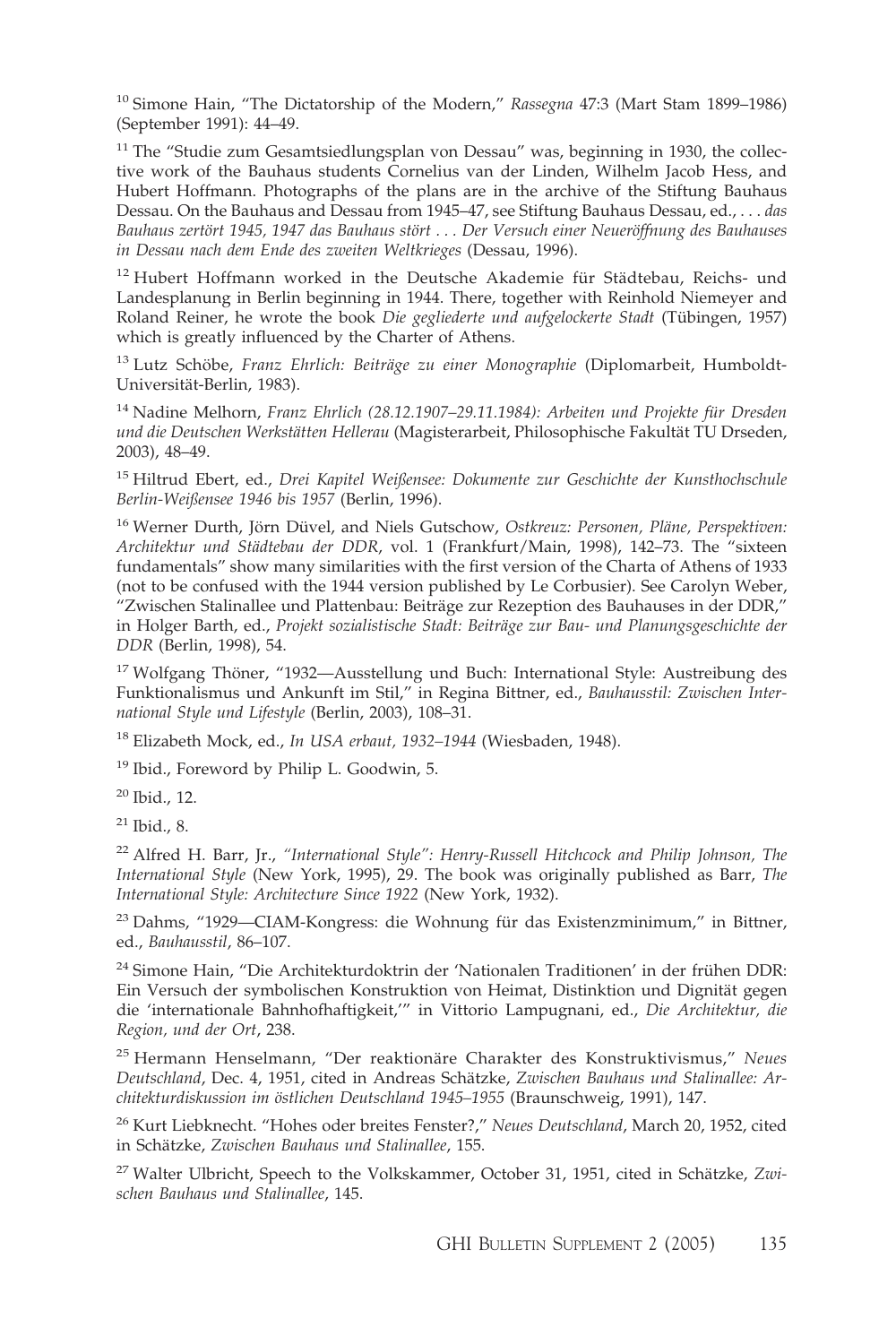<sup>28</sup> Ibid., 144.

<sup>29</sup> Stefan Hörter, *Die Sportwettkampfhalle an der Stalinallee in Berlin von Richard Paulick* (Magisterarbeit am Fachbereich Kunstgeschichte, Bonn, 1998).

<sup>30</sup> Christian Wolsdorff, "Bauhaus in Berlin: Bauten und Projekte im Überblick," in Bauhaus-Archiv Berlin, ed., *Bauhaus in Berlin: Bauten und Projekte* (Berlin, 1995), 19, 138.

<sup>31</sup> Dieter Hoffmann-Axthelm, "Eine Entdeckungsreise: drei Bauen von Franz Ehrlich," *Bauwelt*, July 12, 1996, 1538.

 $32$  Ibid., 1539. At the same time, there was a debate about the Bauhaus in West Germany which remained very different and was restricted to certain expert circles. The architect Rudolf Schwarz began this debate when he accused the Bauhaus and especially Walter Gropius of "materialism." Many colleagues and supporters of Gropius responded. By the end of the 1950s, the sort of modernism identified with the Bauhaus became the dominant model in West Germany. Intended as a contrast to the Stalinallee in the tense atmosphere of the Cold War, the Interationale Bauausstellung (INTERBAU) was opened in 1957 in West Berlin's Hansa district and many former members of the Bauhaus participated, including Gropius, Hubert Hoffmann, and Wils Ebert.

<sup>33</sup> Nikita Chruschtschow, "Besser, billiger und schneller bauen. Rede auf der Allunionskonferenz der Baufachleute der UdSSR in Moskau am 7.12.1954," cited in Schätzke, *Zwischen Bauhaus und Stalinallee*, 159.

<sup>34</sup> Thomas Topfstedt, "Nachbetrachtungen," in Schätzke, *Zwischen Bauhaus und Stalinallee*, 170.

<sup>35</sup> "Stellungnahme des Präsidiums der Deutschen Bauakademie vom 9.6.1955," *Deutsche Architektur* 4 (1955), cited in Schätzke, *Zwischen Bauhaus und Stalinallee*, 160–61.

<sup>36</sup> Ibid., 162.

<sup>37</sup> Karl-Heinz Hüter, "Bauhaus-Rezeption in der DDR,"

<sup>38</sup> Leonid Pazitnov, *Die schöpferische Erbe des Bauhauses, 1919–1933* (Berlin, 1963).

<sup>39</sup> It was Siegfried H. Begenau in particular who made reference to the Bauhaus as the place "where for the first time it was considered a duty to humanize as a totality the environment of an industrial society based on modern technology." Siegfried H. Begenau, *Funktion— Form—Qualität: Zur Problematik einer Theorie der Gestaltung* (Berlin, 1967), 69. Even at the 5th German Art Exhibit in Dresden in October 1962 designs which suggested Minimalism were attacked, and the old charge of "Formalism" was resurrected.

<sup>40</sup> Lothar Lang, *Das Bauhaus, 1919–1933* (Berlin, 1965); Diether Schmidt, *Bauhaus: Weimar 1919 bis 1925, Dessau, 1925 bis 1932, Berlin 1932 bis 1933* (Dresden, 1966).

<sup>41</sup> *Architektur: Bauwerke und Baustile von der Antike bis zur Gegenwart: Lehrbuch für die Kunstbetrachtung in der zehnten Klasse der erweiterten Oberschule* (Berlin, 1965), 202.

<sup>42</sup> Ibid., 188.

<sup>43</sup> Karl-Heinz Hüter, *Das Bauhaus in Weimar: Studie zur gesellschaftspolitischen Geschichte einer deutschen Kunstschule* (Berlin, 1976).

<sup>44</sup> In November 1965, the GDR Minister of Culture, Hans Bentzien, attempted to reopen the Bauhaus and the first preliminary plans for a restoration of the building were made.

<sup>45</sup> Karin Hirdina, *Pathos der Sachlichkeit* (Berlin, 1981); Heinz Hirdina, *Gestalten für die Serie. Design in der DDR, 1949–1985* (Dresden, 1985).

<sup>46</sup> The CIAM dissolved in 1959. See Wolfgang Pehnt, *Das Ende der Zuversicht: Architektur in diesem Jahrhundert. Ideen—Bauten—Dokumente* (Berlin, 1983).

<sup>47</sup> Thomas Topfstedt, *Städtebau in der DDR, 1955–1971* (Leipzig, 1988), 42.

<sup>48</sup> Ibid., 43.